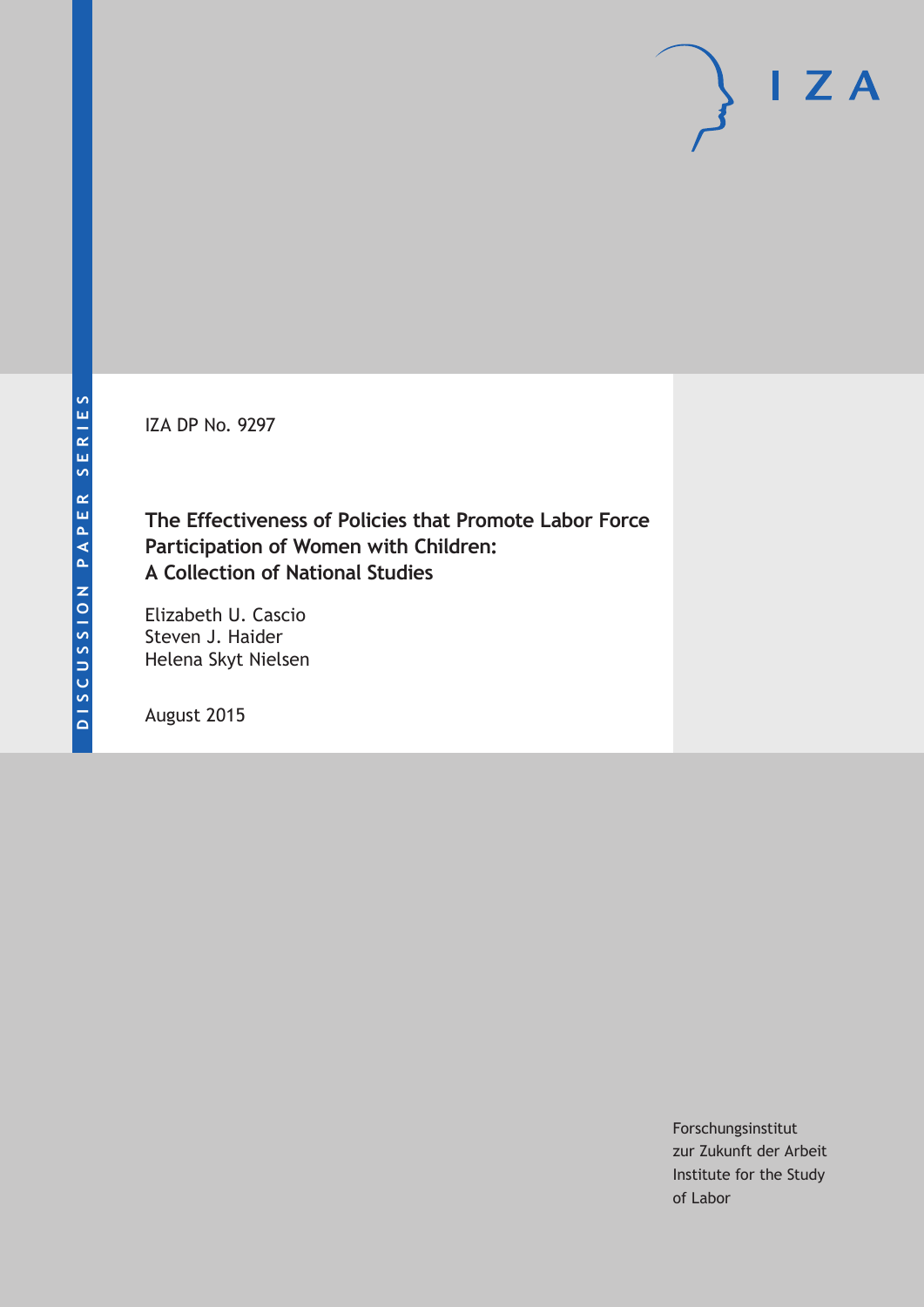# **The Effectiveness of Policies that Promote Labor Force Participation of Women with Children: A Collection of National Studies**

**Elizabeth U. Cascio** 

*Dartmouth College and IZA* 

**Steven J. Haider** 

*Michigan State University and IZA* 

### **Helena Skyt Nielsen**

*Aarhus University and IZA*

Discussion Paper No. 9297 August 2015

IZA

P.O. Box 7240 53072 Bonn Germany

Phone: +49-228-3894-0 Fax: +49-228-3894-180 E-mail: iza@iza.org

Any opinions expressed here are those of the author(s) and not those of IZA. Research published in this series may include views on policy, but the institute itself takes no institutional policy positions. The IZA research network is committed to the IZA Guiding Principles of Research Integrity.

The Institute for the Study of Labor (IZA) in Bonn is a local and virtual international research center and a place of communication between science, politics and business. IZA is an independent nonprofit organization supported by Deutsche Post Foundation. The center is associated with the University of Bonn and offers a stimulating research environment through its international network, workshops and conferences, data service, project support, research visits and doctoral program. IZA engages in (i) original and internationally competitive research in all fields of labor economics, (ii) development of policy concepts, and (iii) dissemination of research results and concepts to the interested public.

IZA Discussion Papers often represent preliminary work and are circulated to encourage discussion. Citation of such a paper should account for its provisional character. A revised version may be available directly from the author.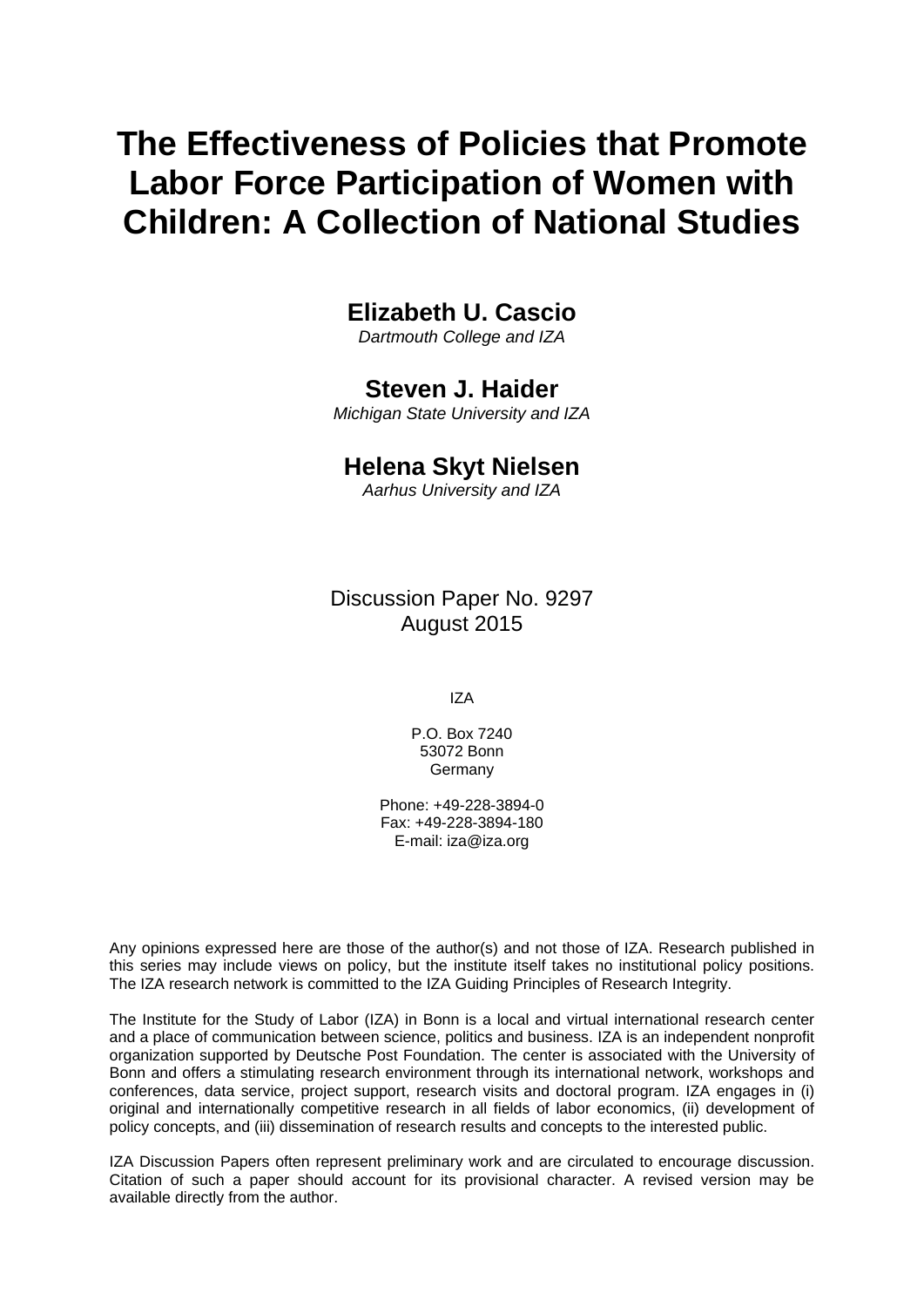IZA Discussion Paper No. 9297 August 2015

# **ABSTRACT**

# **The Effectiveness of Policies that Promote Labor Force Participation of Women with Children: A Collection of National Studies**

Numerous countries have enacted policies to promote the labor force participation of women around the years of childbearing, and unsurprisingly, many research articles have been devoted to evaluating their effectiveness. Perhaps more surprisingly, however, six such articles were submitted independently over several months to *Labour Economics* and subsequently made it through the normal review process. These articles are collected in the Special Section that follows. This article provides additional background to facilitate the understanding of the policies that are evaluated in the Special Section articles and, more importantly, a discussion of what can be learned from the articles as a collection. Taken together, the articles are quite informative in demonstrating how the effectiveness of policies can vary across different national contexts and how this variation itself can be usefully examined with the standard theoretical framework.

JEL Classification: J13, J22

Keywords: childcare, parental leave

Corresponding author:

Helena Skyt Nielsen Department of Economics and Business Aarhus University Fuglesangs Allé 4 DK-8210 Aarhus V Denmark E-mail: hnielsen@econ.au.dk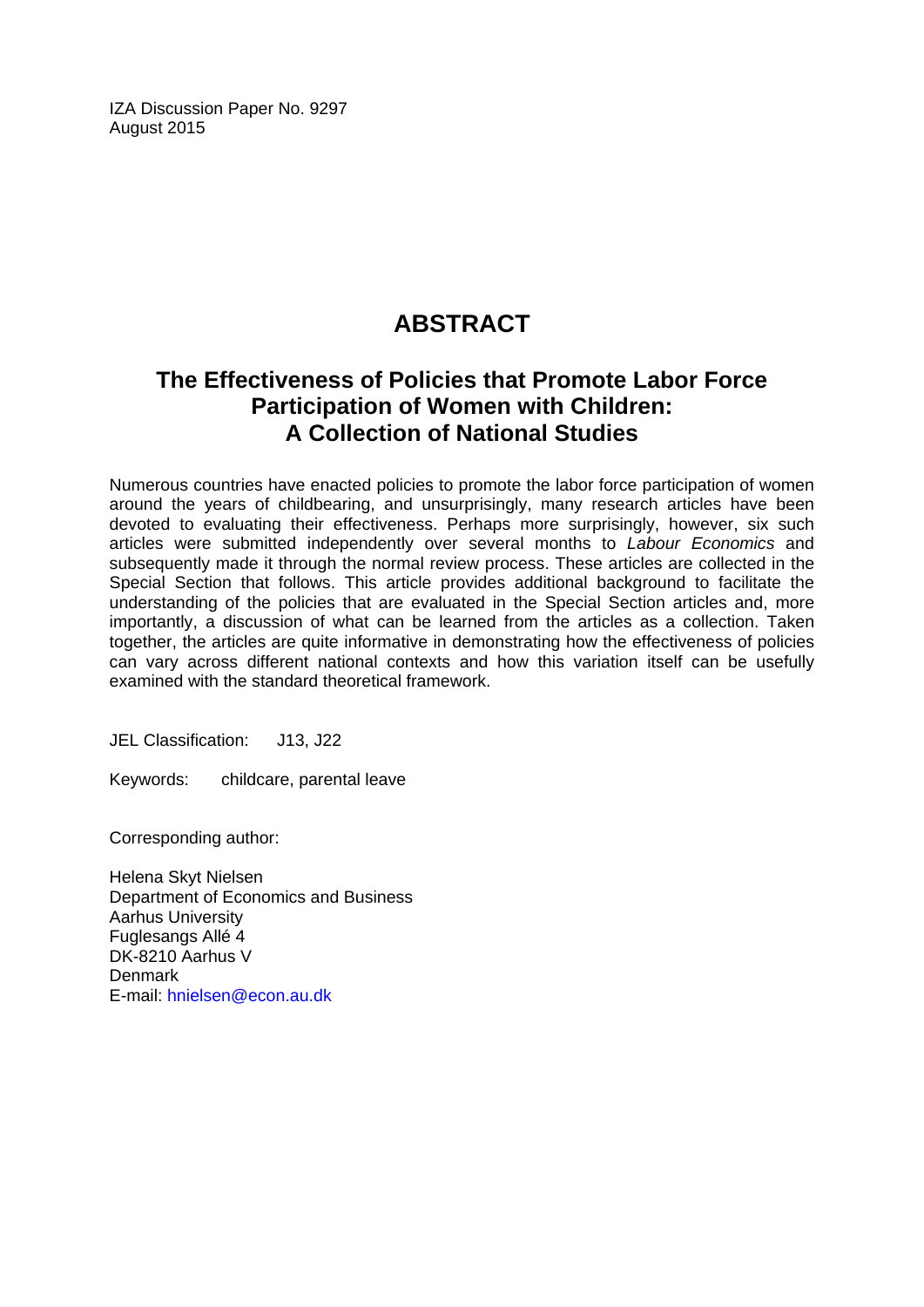#### **1. Introduction**

Policymakers and researchers have been interested in the determinants of female labor force participation (LFP) for decades. Given the costs of childbearing and of caring for young children and often deeply entrenched gender roles, women face impediments to realizing their labor market potential that men do not. It is therefore not surprising that these costs – and policies designed to alleviate them – have become a focal point in this discussion.

These costs and policies have varied considerably both across countries and over time. The presumable outcome of this variation is reflected in Figure 1, which plots the ratio of female to male LFP for 25 to 54 year olds – an age range typical for bearing and rearing children – for a collection of OECD countries between 2000 and 2014. $<sup>1</sup>$  The figure shows substantial variation</sup> across countries in the LFP rates of women in this age range, particularly early in the period. In 2000, for instance, LFP rates among female 25 to 54 year olds in Japan and Spain were less than 70% of those of their male counterparts; in Denmark, by contrast, relative female LFP stood at over 90% at this time. Over the past decade and a half, the across‐country variation has diminished substantially. By 2014, many countries that were initially lagging behind Denmark – not just Japan and Spain, but also the Netherlands, Canada, France, and Germany – have largely converged.

While this convergence likely has many explanations, it is notable that each of these six countries expanded benefits for young families over the last several decades as well. These reforms to family policy have varied across countries and have been wide-ranging in scope, encompassing expansions of guaranteed paid leave around childbearing, increased subsidies for

 $1$  Using the relative female LFP rate is intended to abstract from differences across countries in the LFP rate for males and females alike.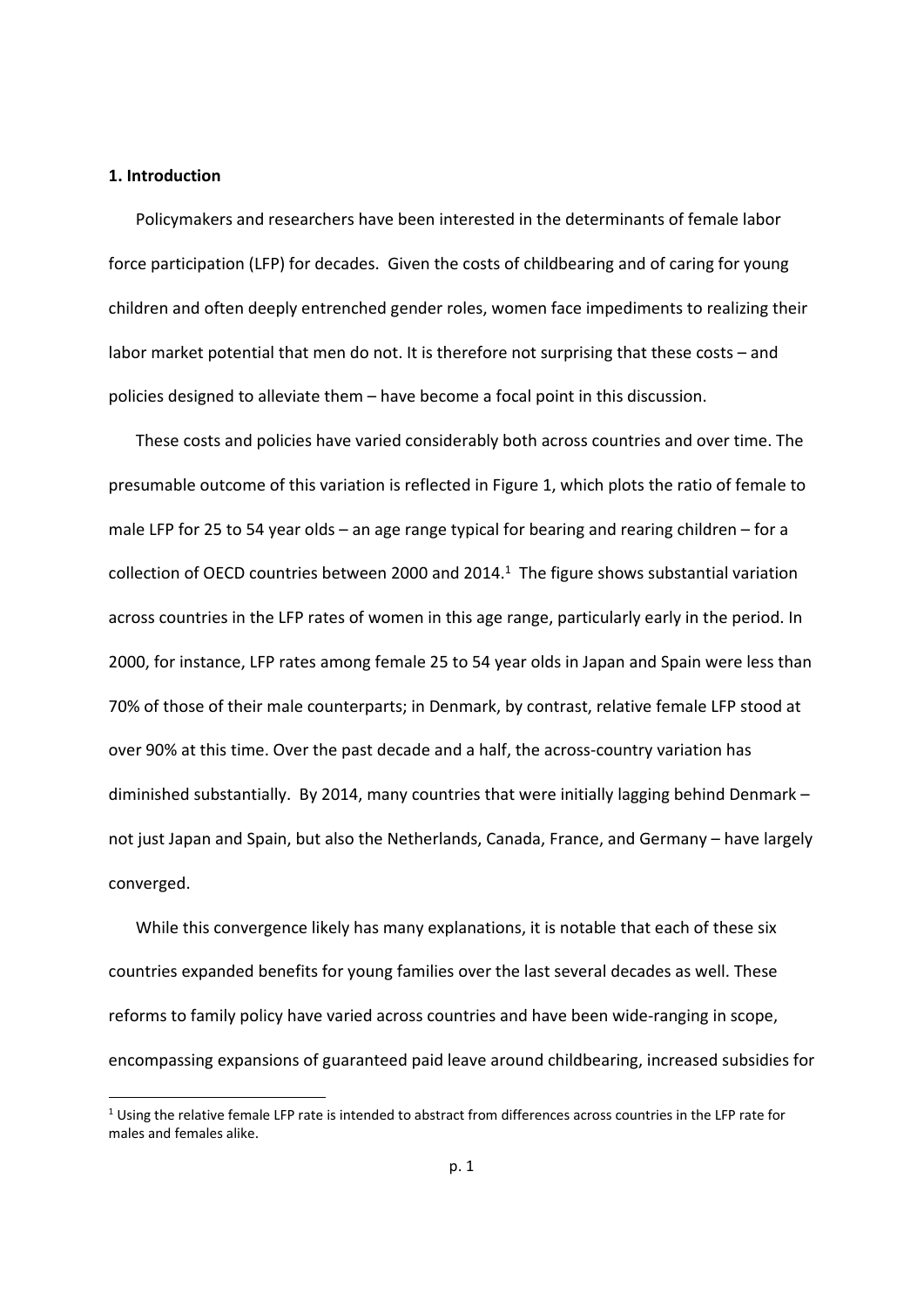childcare, and the provision of early education for children of preschool age (children ages 3 to 5 for our purposes here). By 2011 (the most recent year with data available), the average country in this group of six spent about 1.8% of its GDP on these programs, up from about 1.5% in 2000 and 1.2% in 1990 (OECD Social Expenditure Database 2014). While a central goal of these programs has been to promote healthy child development, another important goal has been to make it easier for women to combine work and family obligations.

The labor supply effects of these reforms are the subject of the articles in the Special Section of this edition of *Labour Economics*. These papers were not submitted in response to a call for papers, but rather were independently submitted by the various authors over several months. All articles adopt a transparent reduced‐form identification strategy, with one article (Geyer, Haan, and Wrohlich, 2015) gaining additional insights through more structural methods. While most of the articles focus on fairly short-run labor supply effects of a given policy change, one article explicitly tackles the very difficult question of long-run labor supply effects (Haeck, Lefebvre, and Merrigan, 2015).

This article provides some additional background to facilitate the understanding of the policies that are evaluated in the Special Section articles and, more importantly, a discussion of what can be learned from the articles as a collection. We begin by providing an overview of the policies that they evaluate, highlighting the variation in policy "bundles" across countries. We next describe the theoretical effects of policy changes, with an emphasis on how the policies might interact with one another and with the pre‐existing female LFP rate. We then provide an overview of the articles themselves before concluding with some speculation about the sources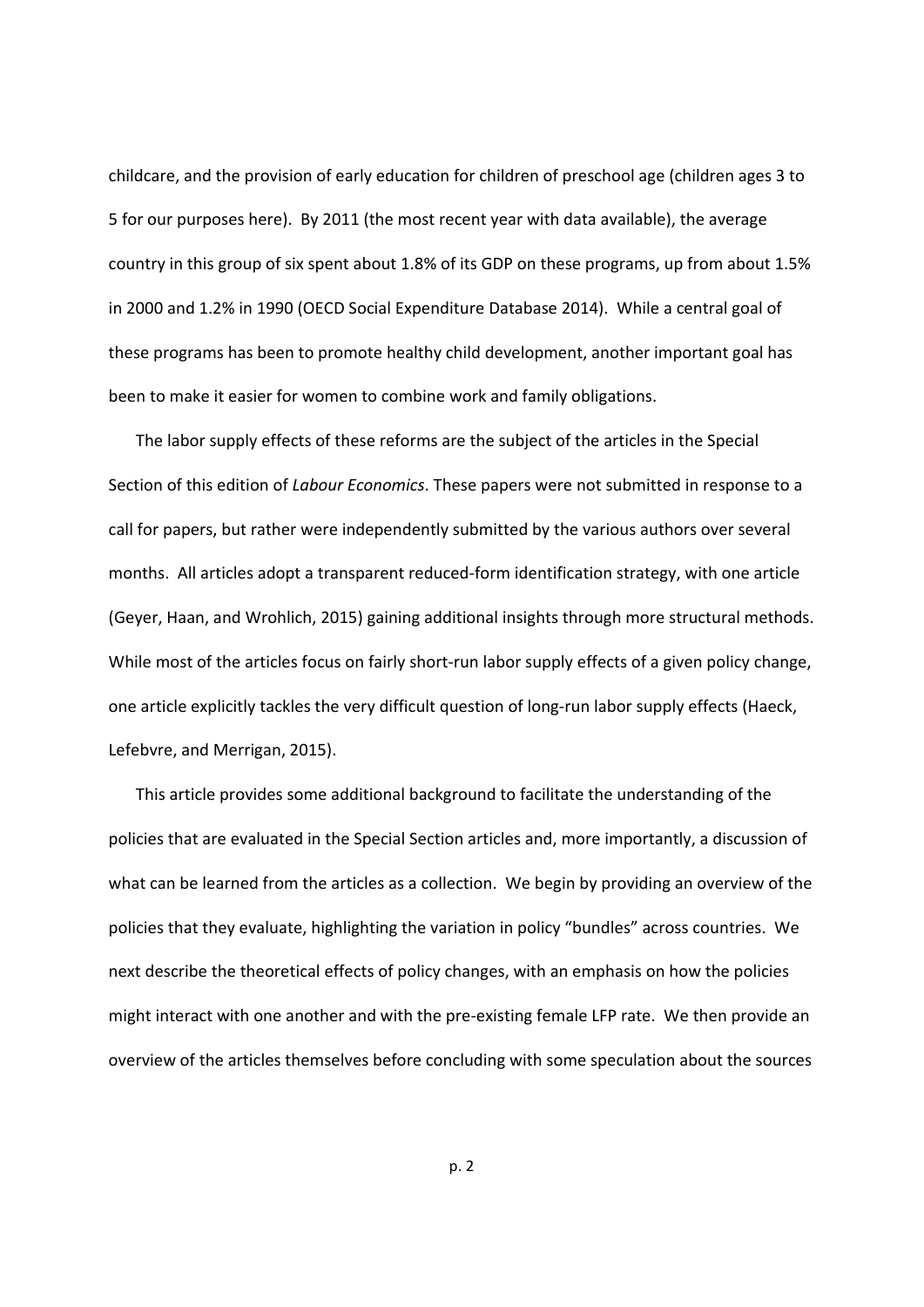of variation in findings across countries and what they imply for the direction of future research.

#### **2. Overview of the Policies**

As described above, the articles in the Special Section of this issue evaluate three different types of policies that have the potential to affect the labor supply of mothers with young children: leave policies, subsidized childcare, and formal preschool. We begin by describing each of these policies and then consider their potential interactions.

#### **2.1. Leave Policies**

Leave policies, broadly speaking, provide new mothers (and sometimes fathers) time off from work to care for infants without job loss and usually with some extent of income replacement. Such policies exist in some form in all OECD countries. In addition to promoting the health of new mothers and their children, leave assists parents in managing employment obligations when young children are present.<sup>2</sup> In some countries, distinct policies target different familial stages (pregnancy, newborn care, and later childcare) and different caregivers (the mother and the father), whereas other countries have adopted more integrated policies.

Despite the breadth of these policies, they can be usefully broken down into four types. The first is maternity leave, which is employment‐protected leave granted to a woman around the time of childbirth. Almost all OECD countries pair this employment‐protected leave with income support payments. The second type is paternity leave, which is employment‐protected leave granted to fathers around the time of childbirth. Paternity leave is usually also

<sup>&</sup>lt;sup>2</sup> This section draws heavily on OECD (2015). See that excellent article for a more complete discussion of the relevant policies and how they interact, as well as a detailed description of these policies for OECD countries.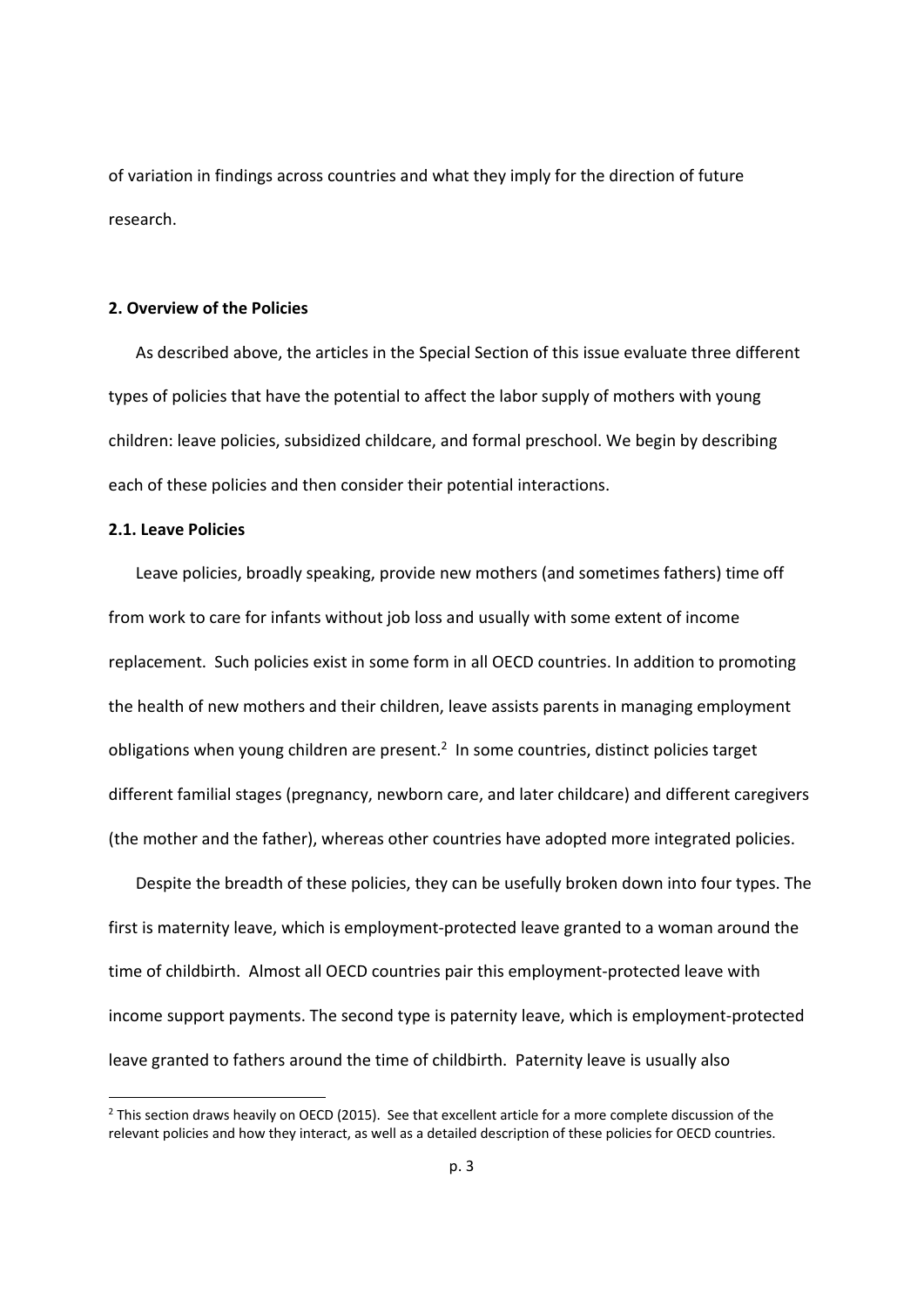accompanied by income support payments, but tends to be far shorter than maternity leave. The third type is parental leave, which again is employment‐protected leave, often accompanied by income support payments, granted to parents to care for older infants.<sup>3</sup> The fourth type is home care leave, which again is employment‐protected leave, but follows parental leave. When available, home leave can extend the time in which parents care for a child for another year or two, but is generally not accompanied by income support. Home leave is much less common than the other types of leave among OECD countries.

Table 1 provides information about the generosity of *paid*, employment‐protected leave programs in 2014 averaged across the 33 OECD countries and for the nine OECD countries included in Figure 1 – the six countries represented in the Special Section and three countries that have been analyzed in previous studies, the United States, the United Kingdom, and Denmark. On average, OECD countries provide 17 weeks of paid maternity leave, accompanied by an income support payment that replaces 77.7% of a woman's gross earnings (i.e., an earnings replacement rate of 77.7%). On average, women may then take an additional 36.6 weeks of paid parental and home care leave at a 45.8% replacement rate. Paid leave reserved for the father, either through paternity leave or parental leave, is much less generous, covering on average 9.0 weeks of leave at a replacement rate of 64.2%.

With the notable exception of the United States, each of the individual countries listed in Table 1 provides some form of paid leave.<sup>4</sup> However, there is tremendous cross-country

<sup>&</sup>lt;sup>3</sup> Parental leave is often in addition to maternity and paternity leave and, in some cases, completely integrated with the two. In many cases, parental leave is "sharable" between the two parents in terms of claiming and/or timing.

<sup>4</sup> The United States federally mandates 12 weeks of unpaid leave through the Family and Medical Leave Act, which many states have chosen to expand. In addition, six states and the District of Columbia provide for some sort of paid maternity leave.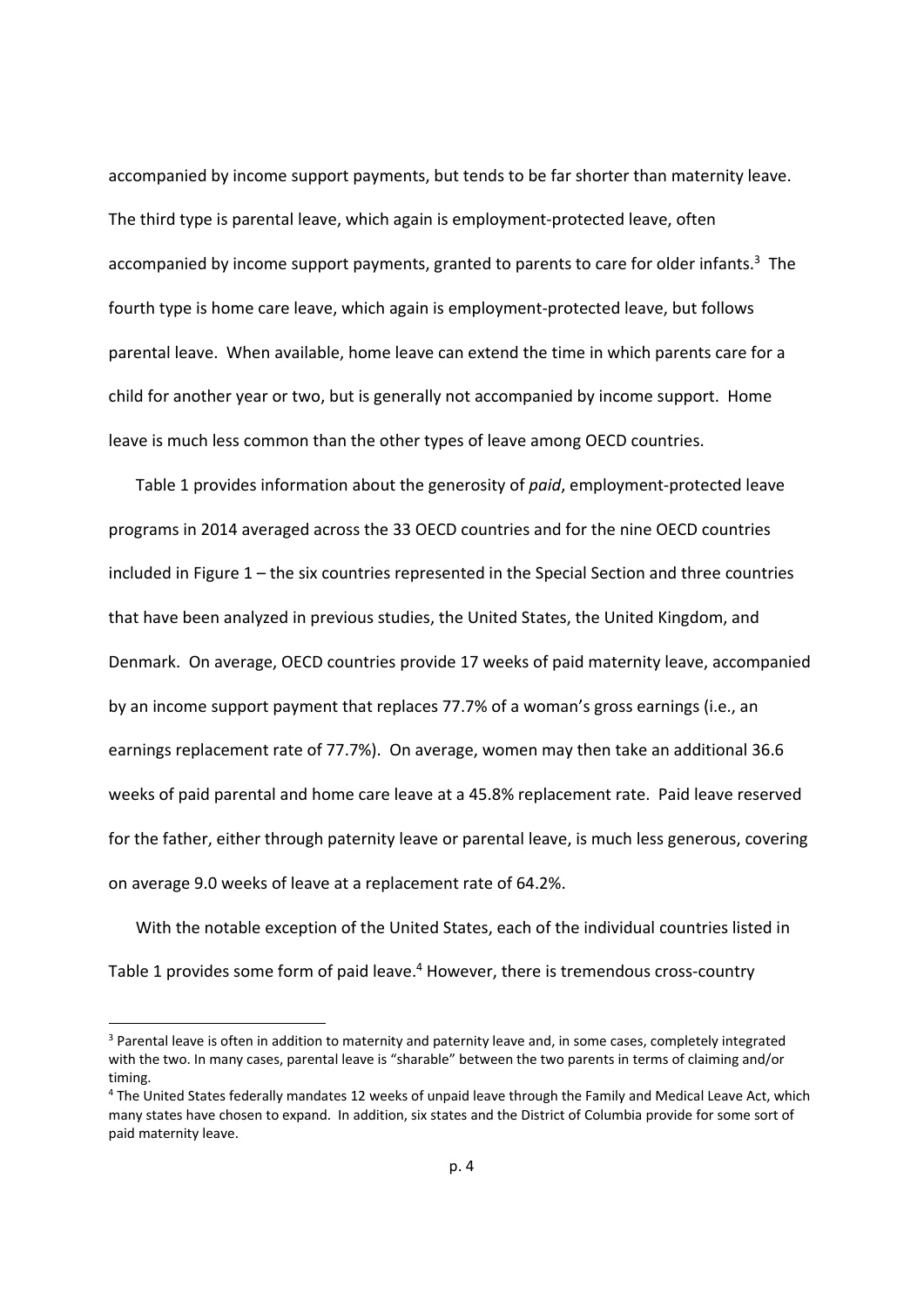variation in the breadth and generosity of these programs. For example, while the Special Section countries all tend to have maternity leave benefits that are tightly clustered around the OECD average, both in terms of the number of weeks allowed and in terms of income replacement rates, the variability in later paid leave available to the mother is greater. In Spain, for example, no such leave is available. There is also tremendous variability in the paid leave reserved for the father, with Canada having no such reserved leave (although fathers can share the parental leave). Also of note is Japan, which has one of the most generous leave policies available to both the mother (44 weeks at a replacement rate of 59.9%) and the father (52 weeks at a replacement rate of 58.4%).

There is no mandate that new parents take advantage of leave policies, and indeed, there is much variation in take‐up across countries. For example, in France in 2011, 97% of eligible women took maternity leave and 66% of eligible men took paternity leave, whereas in Denmark, the corresponding rates were 99% for mothers and 89% for fathers (OECD 2015). In Japan – which has extremely generous leave programs, as noted above – the take‐up rate for parental leave by mothers was 72% and by fathers was only 0.5% for children born in 2006‐07 (OECD 2015).

#### **2.2. Childcare Subsidy Policies**

After parents return to work, many countries continue to provide support by subsidizing the costs of privately‐provided (but generally regulated) family‐based or center‐based childcare. These subsidies can come in many forms, including direct payments to childcare agencies that reduce the out‐of‐pocket costs to parents, refunds or rebates directly to the parents, and favorable tax treatment of childcare costs. These subsidies can vary by family type and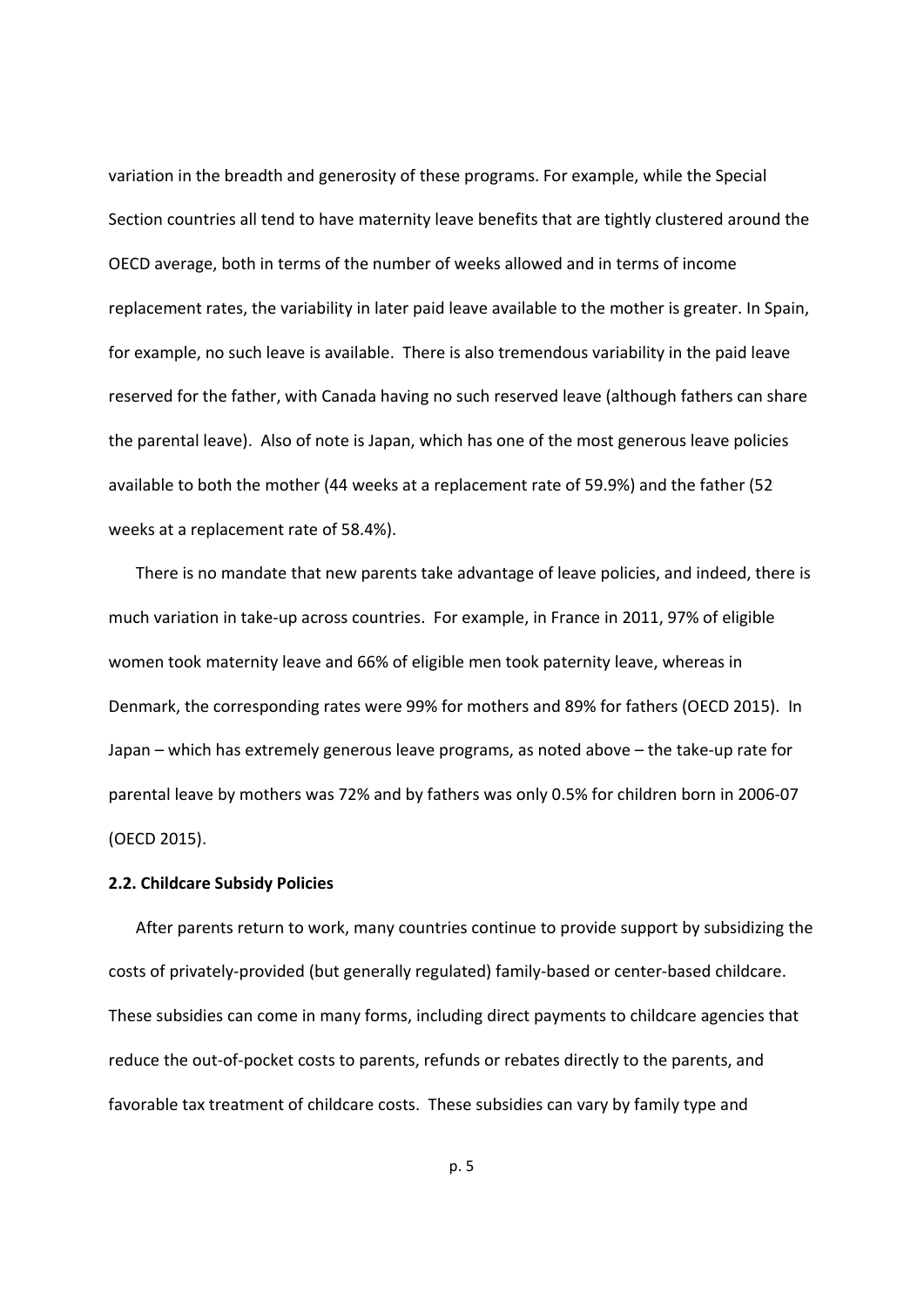earnings and by the type of childcare arrangement. Importantly, just because childcare slots are subsidized does not necessarily imply that slots are available, or that available (or newly available) slots are of a specified type or quality. This issue is important in several of the national contexts discussed below.

To demonstrate the variation in the generosity of childcare policies, Table 2 lists net (of all subsidies) childcare costs for our nine focal countries.<sup>5</sup> (For some countries, the data unfortunately refer to only one area within a country; when applicable, this area denoted in parentheses beside the country name.) While these net costs will also reflect differences across countries in market conditions, childcare quality, and childcare regulations, they still reflect the net cost for a parent to provide formal childcare so that she can go to work. The table lists these net costs as the monthly fulltime childcare costs for two children ages 2 and 3, expressed as a fraction of monthly earnings, for a hypothetical dual‐earner family and a hypothetical sole-parent family. The dual-earner family is assumed to earn a joint wage that is 150% of the average wage with both parents working fulltime, and the sole‐parent family is assumed to earn 50% of the average wage, also working fulltime; fulltime for childcare and working is assumed to be 40 hours/week. Although these calculations may be an upper bound on the childcare cost burden for the typical family because many families will not have young children spaced so closely and may take advantage of more informal arrangements or part‐time care, the variation across countries should nevertheless still be informative regarding cost variation.

<sup>&</sup>lt;sup>5</sup> All of these costs are taken directly from OECD (2014).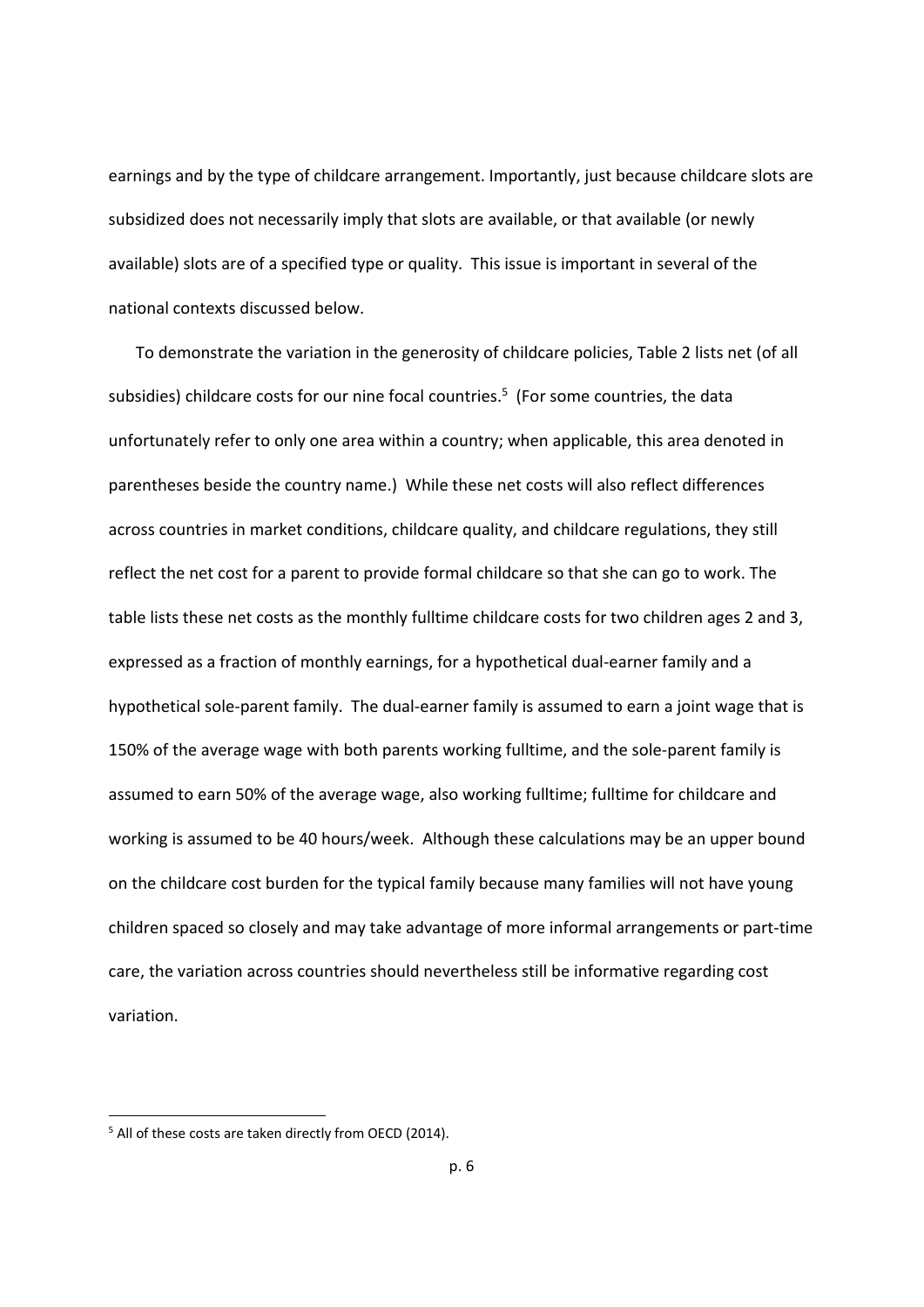For the hypothetical dual‐earner family, the average net childcare costs across OECD countries are 17.1% of earnings. Thus, on average, almost one‐fifth of earnings for families with two children are devoted to childcare. These net costs vary tremendously across the Special Section countries, ranging from a low of 7.9% in Spain to 31.2% in Canada (Ontario); notably, childcare costs are much lower in Québec, whose \$5/day universal childcare policy is the subject of Haeck, Lefebvre, and Merrigan (2015) in the Special Section. Among the other countries listed, Denmark is among the least expensive (11.9%) and the United Kingdom and the United States (Michigan) are among the most expensive (45.0 and 39.7%, respectively).

Turning to the costs for a hypothetical sole‐parent family in Table 2, we generally find that the costs are lower than those for dual‐earner families, consistent with more generous subsidies for low-earnings households, or means-testing. For the sole-parent family, the average net childcare cost among OECD countries is 9.8% of earnings. Childcare costs are completely subsidized in Denmark for these sole‐parent households and almost completely subsidized in France and Germany (Hamburg). Yet, the childcare cost burden for single-earner families is about the same as that for dual‐earner families in Canada (Ontario) and the United States (Michigan), equal to about one third of earnings.

#### **2.3. Preschool Programs**

Closely related to childcare subsidy policies are public preschool programs. Since they have similar effects on maternal labor supply in theory, as we describe below, there is not always a clear distinction between the two in the literature. In practice, however, several important distinctions exist. First, preschool programs are generally publicly provided, sometimes directly through or in cooperation with a country's public school system. As a result, families bear little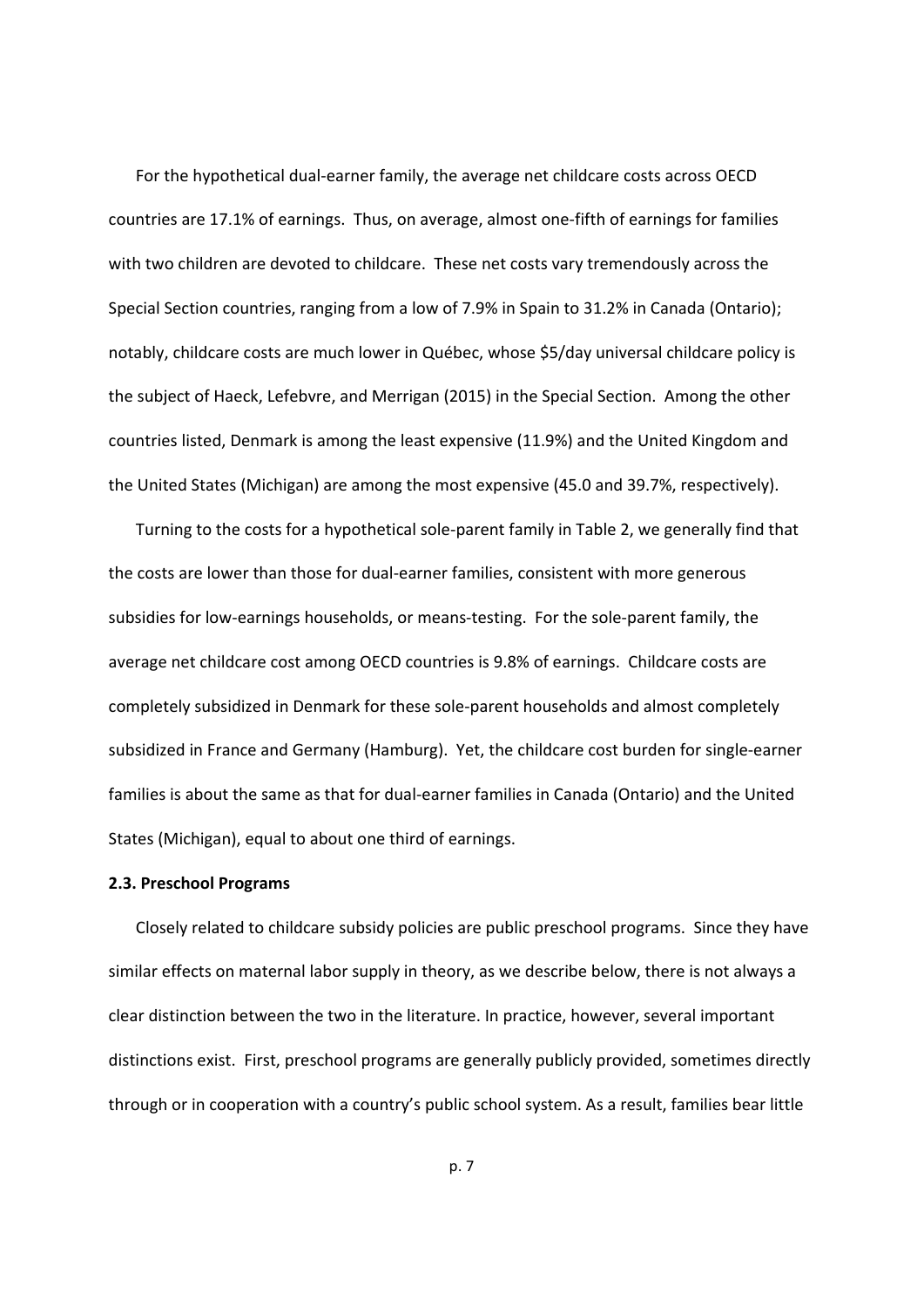direct cost of enrollment, save perhaps the cost of meals and possibly uniforms, whereas childcare expenses can be reimbursed *ex post*. Second, preschool programs usually target older children, often ages 3 to 5, typically target younger children as well. Third, given the focus on older children, these programs often have an educational focus.

In some cases, preschool programs can usefully be thought of as a downward extension of the existing public school system: They offer the same (essentially free) childcare implicit in public education for older children to families with younger children.<sup>6</sup> As is the case with public education, these programs are generally universal, available to all children who meet the age criteria. This makes for another important distinction from subsidized childcare, which may have constraints on availability. Some public preschool programs are be targeted, for example, on the basis of family income; such preschool programs are common in the United States.

With that said, the distinction between childcare and preschool is not always clear, and consequently, Table 3 provides fulltime enrollment rates for 3‐, 4‐, and 5‐year‐olds in formal childcare and preschool combined, as calculated by the OECD.<sup>7</sup> On average for the OECD countries, enrollment rates increase with age, becoming nearly universal by age 5 (the enrollment rates are 63.0%, 82.4%, and 92.1% for 3-, 4-, and 5 year-olds, respectively). Among our focal countries, many of the European countries – including those represented in the Special Section – have very high enrollment rates even for 3‐ and 4‐year‐olds. For example, the 3‐year‐old enrollment rates are 100% for France, 88.0% for Germany, 98.3% for Spain, and 96.7% for Denmark, and the 4‐year‐old enrollment rates for all of these countries are above

<sup>&</sup>lt;sup>6</sup> This is sometimes reflected in the hours that public preschool is provided: As is the case with public schooling of older children, even "full‐day" programs may not provide childcare coverage for a full day of work.  $7$  Fulltime enrollment rates are calculated as fulltime equivalents (FTEs), where fulltime is considered to be 30 hours/week. See the OECD Family Database Table PF3.2.A for additional details about how these enrollment rates were constructed.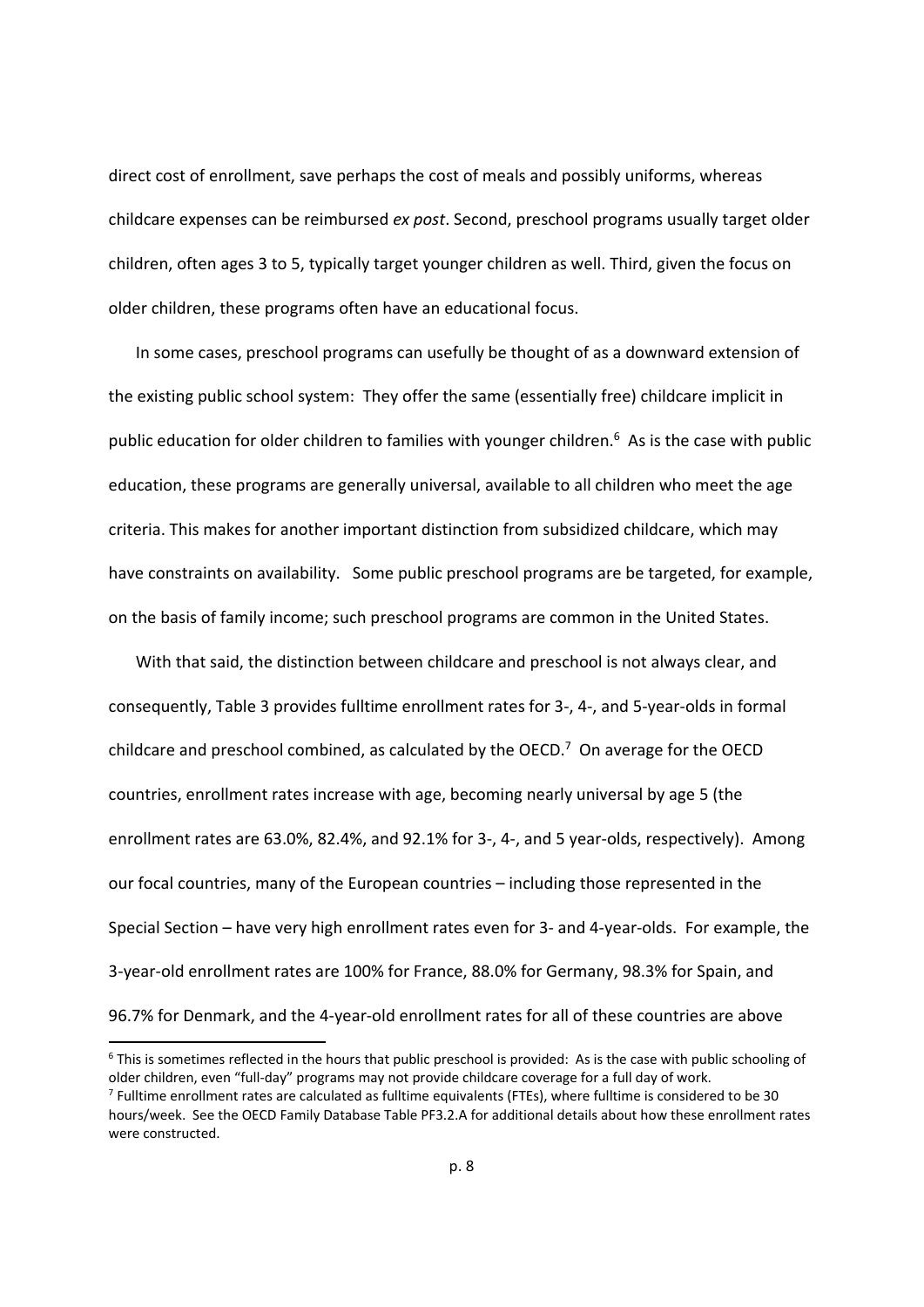95%. Canada, the United States, and the Netherlands (at least for 3‐year‐olds) are outliers in enrollment for this age range. In the United States, for example, public education is universally available for 5‐year‐olds, but public preschool programs are not widely available for 4‐year‐olds and are very rare for 3-year-olds.<sup>8</sup> The age profile of enrollment rates for Canada (inclusive of all provinces) is even steeper.

#### **2.4. Variation in Policy "Bundles" and in Female LFP**

Comparing the figures in Tables 1 through 3, we see that it is not always the case that countries with the more generous leave policies also have more generous childcare subsidies or public preschool programs. It is true that Denmark is generous on all three accounts, and the United States is not. However, the extremely generous Japanese leave policy is not matched by similarly generous childcare subsidies for younger children. By contrast, though Spain is relatively limited in terms of leave policies, it has very generous childcare subsidies and universal preschool starting at age 3. As discussed in the coming sections, these policies interact with one another in theory and (presumably) in practice.

A casual comparison would suggest that the variation in policy environments shown in Tables 1 through 3 is correlated with the variation in relative female LFP depicted in Figure 1. For example, Denmark not only has particularly generous family policies among the countries of interest, but it also maintains the highest female LFP rate. In the later years shown in Figure 1, which correspond to the policies described in the tables, the United States has one of the

<sup>&</sup>lt;sup>8</sup> There is significant heterogeneity in public preschool programs within the United States, however. For example, in 2011, three states (Georgia, Oklahoma, and West Virginia) had universal state-funded programs for 4-year-olds, but ten states had no program at all (Cascio and Schanzenbach, 2013). Most existing state programs in the United States for 3‐ and 4‐year‐olds are means‐tested, like the well‐studied federal U.S. preschool program, Head Start. However, it is worth noting that the figures shown in Table 3 include both private and public enrollment, and the United States has a relatively robust private early education sector.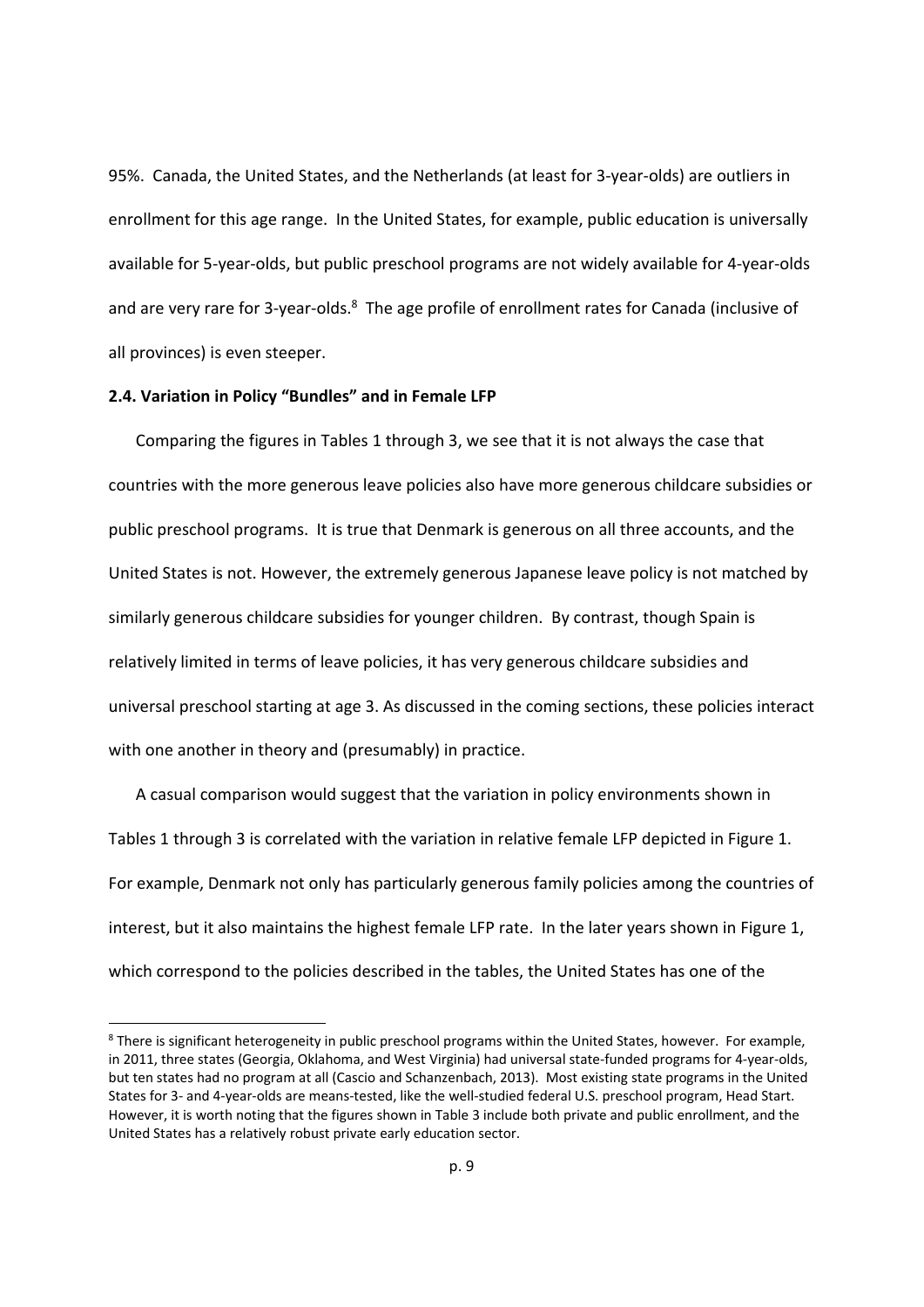lowest rates of female LFP to match its relatively stingy family benefits. Of course, this is only suggestive evidence that these policies matter. Policy evaluations of the type included in the Special Section are needed to identify causal effects, and by drawing on a wide range of policy settings, the Special Section articles illuminate the importance of these policy interactions in practice.

In addition, even if family policy has helped to raise female LFP in the past, the labor supply effects of any *new* policy may not be large in a country where female LFP is already high. It is intuitive that effects on the extensive employment margin will be dampened when many mothers are already working. Furthermore, as discussed in the next section, mothers who would have already been working may in theory work less if childcare subsidies or public preschool programs are further expanded. Given the large degree of variation in female LFP across the countries they analyze, the Special Section articles can provide important insight into the role that pre‐existing levels of LFP plays in family leave policy effectiveness.

#### **3. Theoretical Variation in Policy Effects**

Fortunately for researchers, the rich and varied policies described in the previous section have not remained constant over time. Changes have happened along many dimensions: leave policies in some countries have changed in duration, population coverage, and rate of income support; childcare subsidies have been expanded in size and scope; and preschool programs have been expanded to reach younger children and new populations. When harnessed in an appropriate econometric framework, policy changes such as these can provide valuable insights into how the costs of bearing and caring for children affect female LFP. While precise details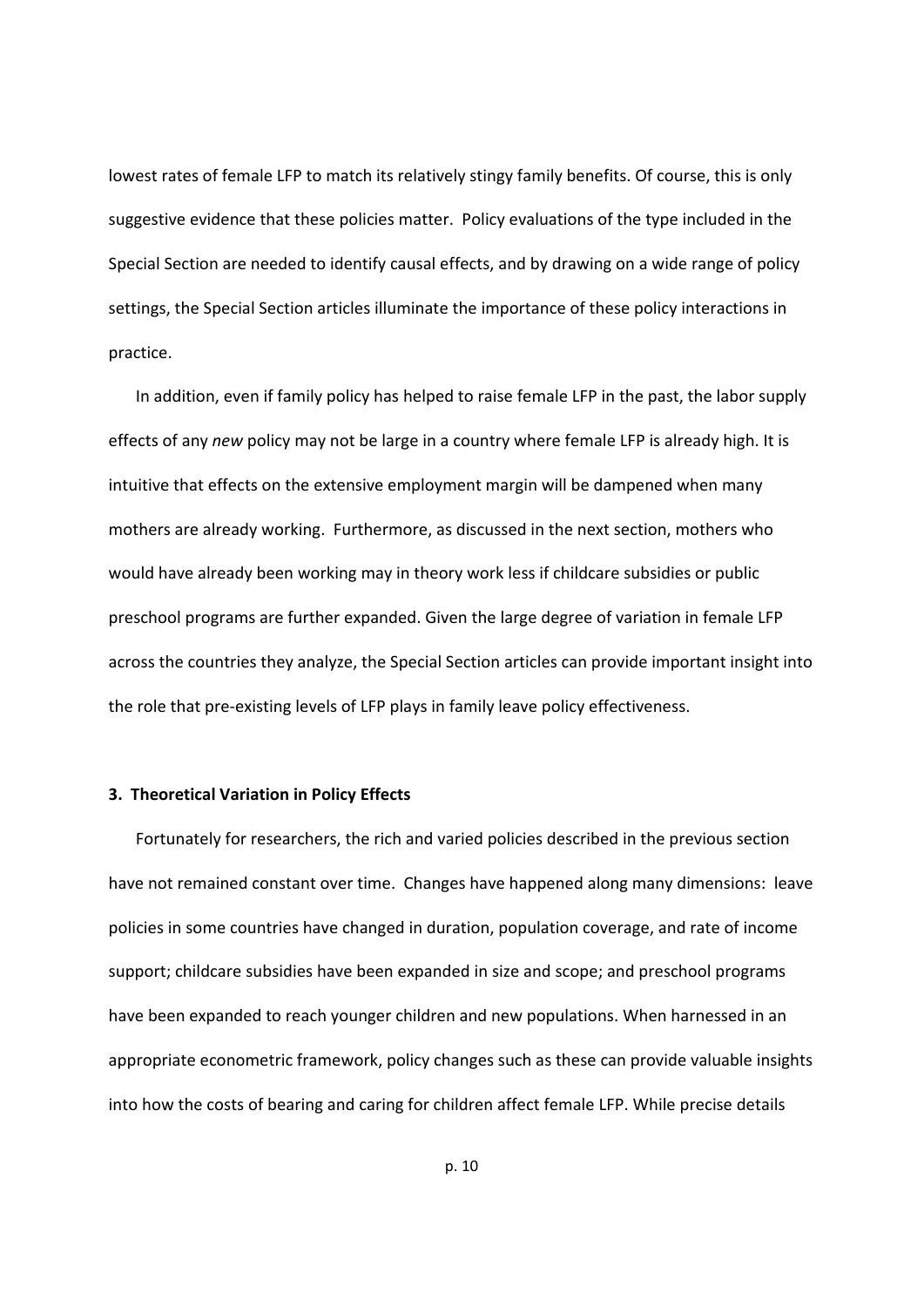will vary from case to case, standard static labor supply theory provides a useful framework for anticipating the effects of these reforms, and is thus useful to briefly discuss.

#### **3.1 Theoretical Background**

In a static labor supply framework, new mothers can "buy" an hour of time at home with an infant or young child – a use of time that only an economist would consider to be a form of leisure – by reducing consumption of goods and services. In the absence of government intervention, the price is the mother's hourly wage rate less the price per hour of childcare purchased outside of the home. In other words, the opportunity cost of another hour at home is foregone earnings net the expense of engaging a caregiver. All else equal, mothers who command higher wage rates should be more likely to return to work, and mothers who face higher childcare costs be less likely to return to work. Mothers with stronger preferences for home care should also engage in less market work, all else equal.

In theory, each of the policy changes described above will affect maternal labor supply by changing her budget constraint. As originally pointed out in the seminal work on U.S. kindergarten programs (universal preschool programs for 5‐year‐olds) by Gelbach (2002), the standard policy evaluation can only identify reduced‐form effects on hours worked, averaging across the effects for mothers who would have been working in the policy's absence and for mothers who not have been. Such a policy evaluation was different from many of the preceding studies, which instead were focused on estimating elasticities of maternal employment with respect to wages and childcare costs using more structural methods. Moreover, such a policy evaluation can lead to more ambiguous theoretical predictions.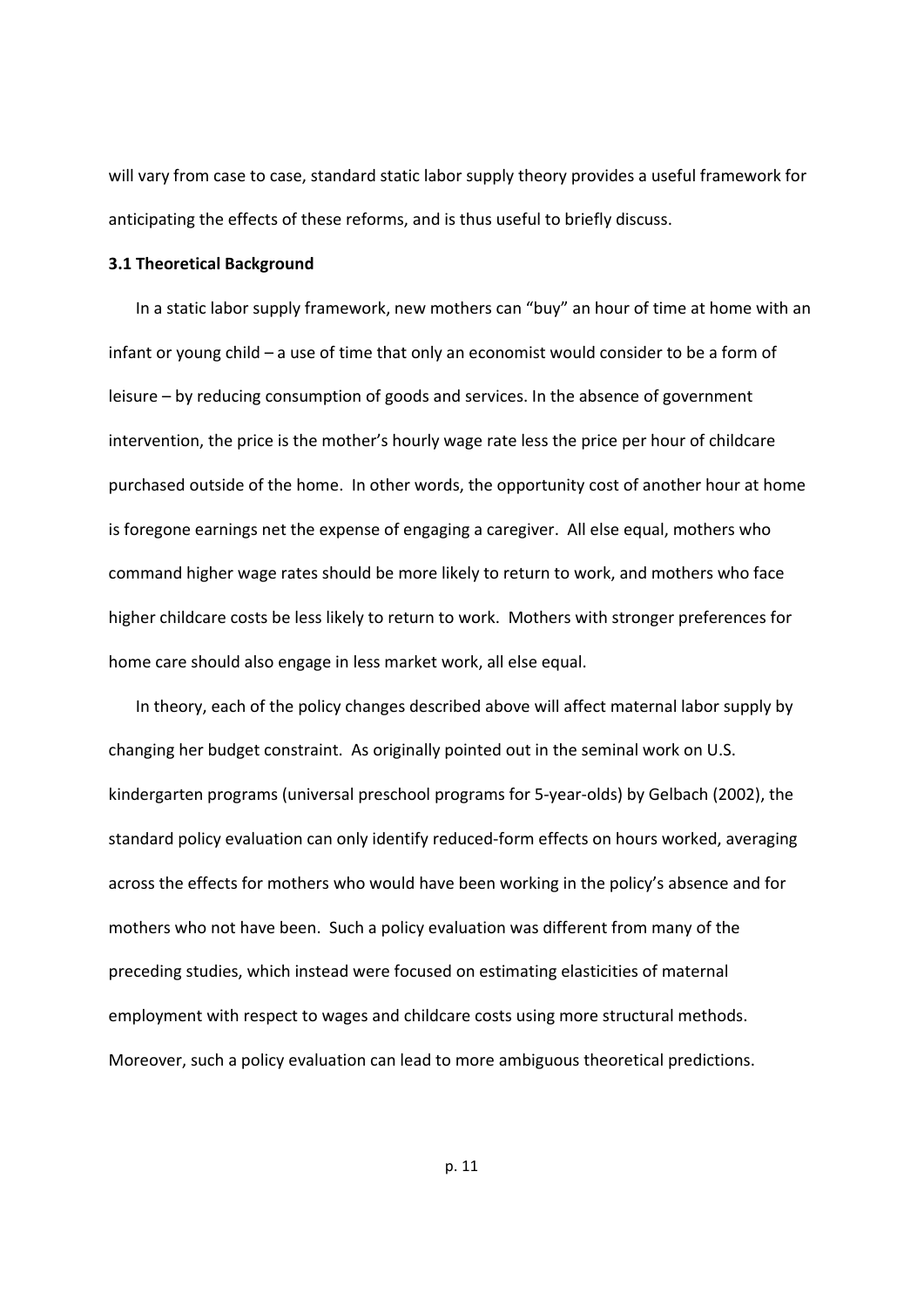Consider the introduction of a more generous childcare subsidy or a new public preschool program for a younger group of children. Though the former is explicit (cash) or and the latter is implicit (in kind), both are childcare subsidies from the perspective of the model. As such, they increase a mother's wage net of the cost of childcare for the hours the program is open, increasing the opportunity cost of remaining at home for that duration. On the one hand, the theoretical effects on the extensive margin are unambiguously non‐negative: the maternal employment rate should not fall and will likely rise. On the other hand, for women who would have otherwise been working, the theoretical effect on hours worked is ambiguous. For women who would have worked fewer hours without the subsidy, there are income and substitution effects that work in opposite directions. For women who would have worked more hours, there is a pure income effect; hours worked should fall. Thus, it is theoretically possible for an evaluation to find positive effects on maternal employment rates, but negative effects on average hours worked in the population of mothers at large.

A static labor supply framework also provides insight into the labor supply effects of leave policy reforms. For example, consider an increase in the income replacement rate under a leave policy, such as those studied in Asai (2015) in Japan and Geyer, Haan, and Wrohlich (2015) in Germany. By providing more non‐labor income, such an increase should generate an unambiguous reduction in maternal LFP and employment for the duration of the leave (i.e., it should generate greater take‐up of leave). But as discussed above, maternal leave policies exist in the service of making it easier for new mothers to return to the labor force over the longer term. If this is the case, longer‐term or more dynamic maternal labor force outcomes, like job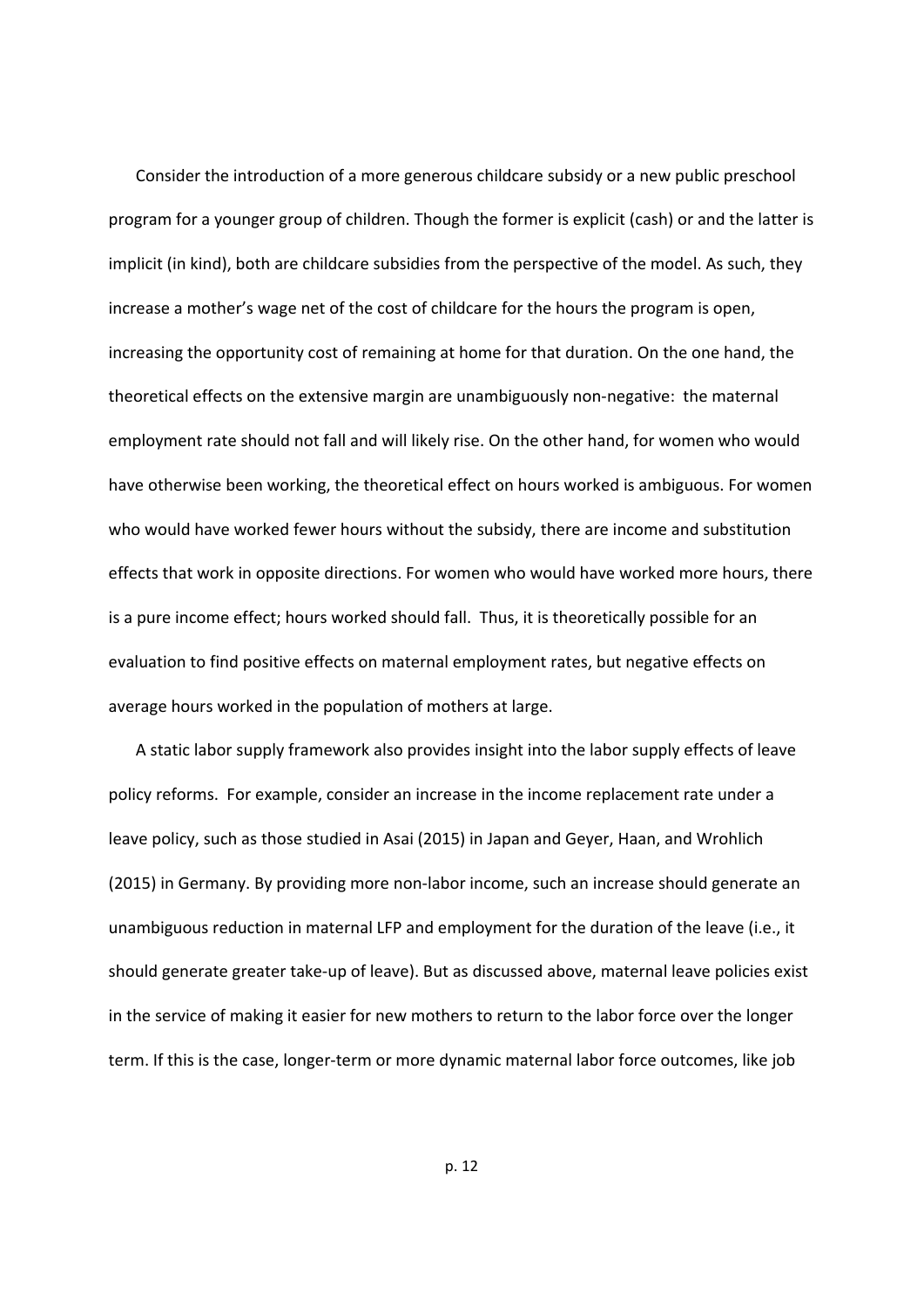continuity or labor force participation after the period of leave or income replacement ends, are also of great interest.9

#### **3.2 Contextual Factors**

Regardless of the policy in question, a variety of contextual factors are likely to be important moderators of policy effects. That is, even if the policies were identical, we should not expect that their effects on female labor supply would be the same. Simply put, countries are different along numerous other dimensions that could substantially strengthen or dampen policy effectiveness. The standard static labor supply framework can accommodate various contextual factors, either through the budget constraint governing the tradeoff between leisure and consumption or through maternal preferences.

To take an example on the constraint side, consider the maternal labor supply effects of universal kindergarten programs (for 5‐year‐olds) in the United States, which have been well‐ studied (Gelbach, 2002; Cascio, 2009; Fitzpatrick, 2012). As described above (Tables 2 and 3), the United States is not particularly generous in terms of subsidizing childcare for children under the age of 5. Further, single mothers have less non‐labor income than married or cohabiting ones. It is therefore not surprising that studies of universal kindergarten programs in the United States have tended to find the largest effects for single mothers whose youngest child is age 5; it is precisely for these mothers that the childcare subsidy implicit in universal kindergarten has the most "bite" in terms of lowering childcare costs. Similarly, Simonsen (2010) finds that the female labor supply response to changes in price and access to childcare is

<sup>9</sup> Relatedly, Lalive and Zweimeuller (2009) consider the fertility effects of an expansion and later contraction of leave in Austria, and Ruhm (1998) considers the impacts of leave programs on women's relative wages.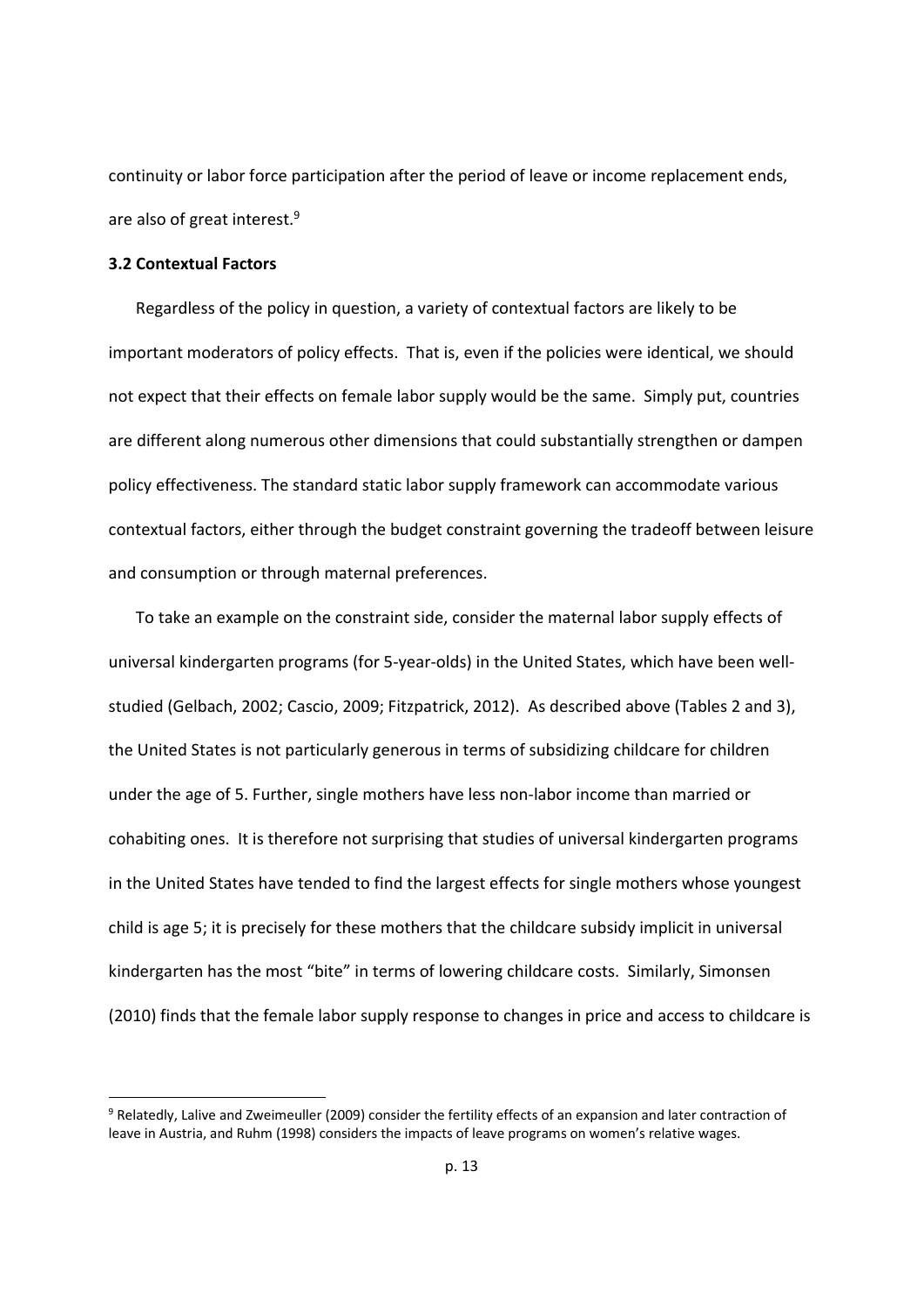statistically significant *only* 6‐13 months after childbirth in Denmark, which is the age during which paid leave is still available and families gradually take up childcare.

By extension, contextual factors should matter for heterogeneity in program effects not just *within* countries, but also *across* them. For example, consider the introduction of a universal preschool program. In countries that already have a policy of generously subsidizing childcare, the reduction in childcare costs associated with the introduction of universal preschool would be much lower than in those countries that did not have generous childcare subsidies. Consequently, we would expect there to be less of an effect on female LFP in countries with existing generous childcare subsidies. This is just one way in which the policies can potentially interact with one another and with high female LFP, as posited above.

But other contextual factors should matter for policy effects as well. Continuing with the above example, when implemented in a country where mothers have substantial non‐labor income – either through a partner's earnings or through a strong social safety net – the same childcare subsidy or universal preschool program should have less of an effect on maternal labor supply. Wages likely matter, too. If women garner low wages in the labor market, even free childcare, either through cash subsidies or through preschool, may not provide sufficient incentive to work. Similarly, in countries with stronger traditional gender roles, a given policy change may also be less effective because mothers have a higher willingness to pay to remain at home.

Each of the articles in the Special Section pays special attention to interpreting its estimates in light of contextual factors such as these. While comparing across studies is somewhat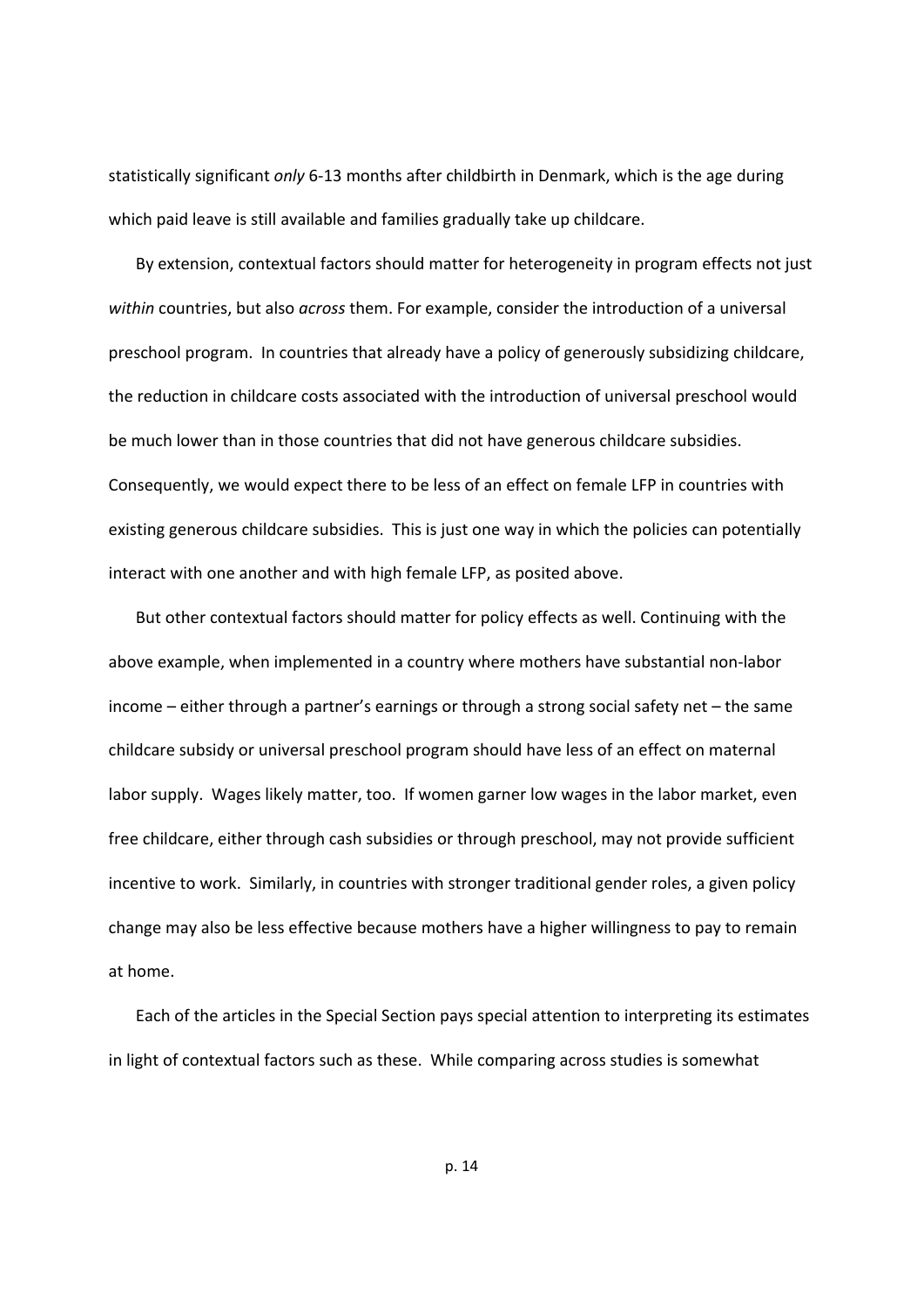fraught, the studies considered collectively provide valuable insight into the various contextual factors that make family policy more or less effective. We return to this issue in the conclusion.

#### **4. Overview of the Special Section Articles**

We discuss the Special Section articles by policy. We first consider those that evaluate leave policies, including one on Japan and one on Germany. We then consider those that reduce the cost of childcare through childcare subsides and preschool policies, including papers on France, the Netherlands, Spain, and Canada.

#### **4.1 Articles on Leave Policies**

The Special Section includes two articles that evaluate the impacts of changes in leave policies, Asai (2015) on Japan and Geyer, Hahn, and Wrohlich (2015) on Germany. A key aspect of these papers' contributions is their focus on reforms that changed income replacement rates under leave policies while the duration of support payments was either held constant or reduced. By contrast, much of the seminal work on leave policies has focused on the effects of changing the duration of paid leave (Ruhm, 1998; Baker and Milligan, 2008; Lalive and Zweimueller, 2009).

#### *Japan*

Asai (2015) evaluates the effect of two increases in the income replacement rates under Japanese leave policy where the duration of paid leave was held constant. Before 1995, mothers were entitled to stay at home with their children until the child turned 1‐year‐old and to return to work with her previous employer, but were not entitled to any income support payments. The 1995 reform introduced an income support payment through social insurance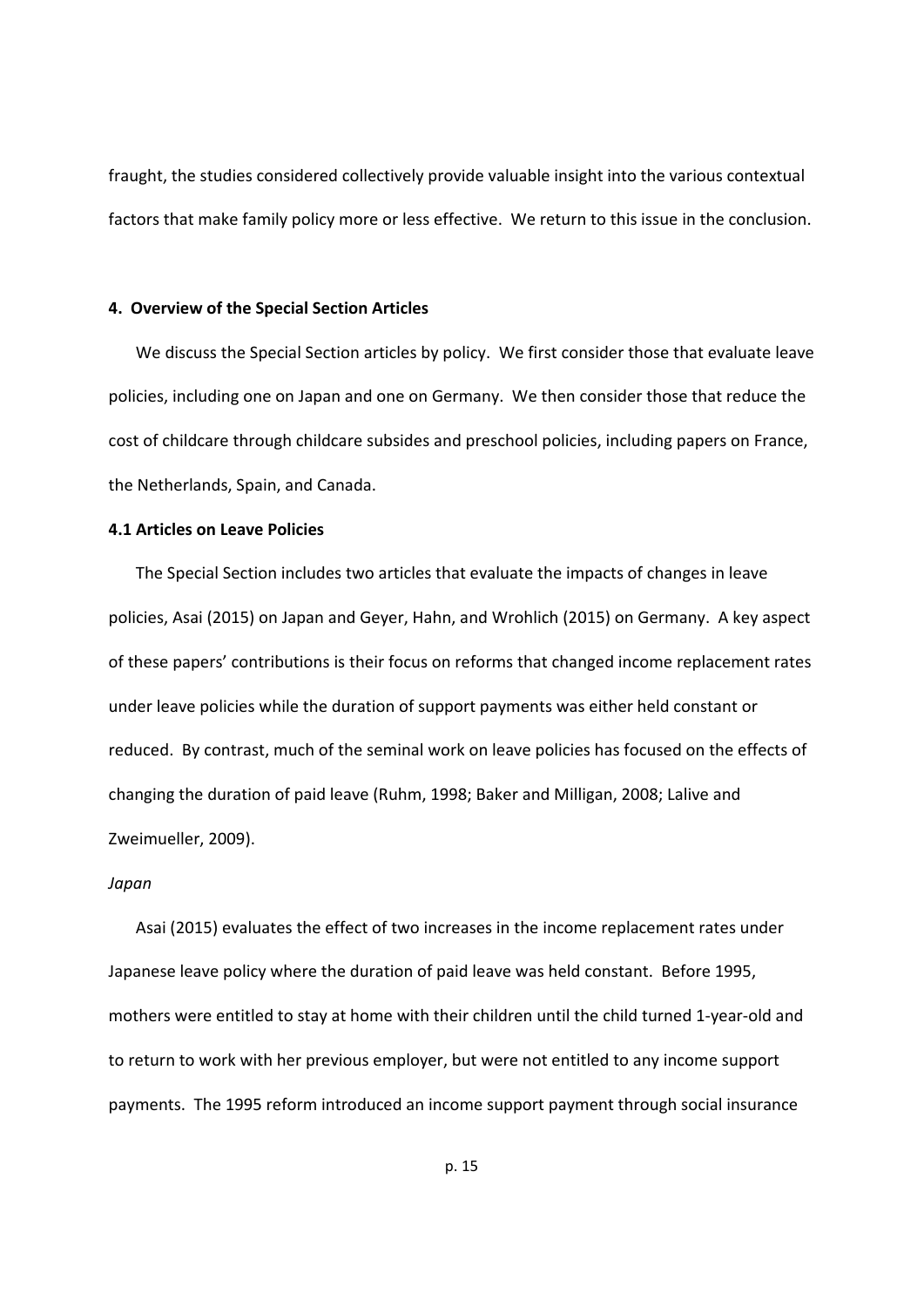at a replacement rate of 25% if a mother returned to her previous employer, and the 2001 reform increased this replacement rate to 40%. In terms of the 2014 leave policies listed in Table 1, the length and replacement rate of the Japanese policy is fairly generous (and has subsequently become more generous) compared to the other countries.

Asai (2015) examines how these two changes in the replacement rate affected the probability that a mother stayed with an employer using a differencing framework, based on the birthdates of children affected. Job continuity is an important labor market outcome because of its role in building experience and seniority and because of the low rate of job continuity among Japanese women. In the early 2000s, less than 30% of women stayed with the same pre‐birth employer one year after child birth. To purge her estimates of other contemporaneous changes in the Japanese economy, she also estimates difference‐in‐ differences models, using changes in the job continuity of two other groups, men and non‐ childbearing women, as a basis of comparison.

Asai finds very consistent results across the two reforms and across the two comparison groups and various specification checks: The increased generosity of income support had at most a negligible effect on mothers' job continuity rates. Asai points to several factors to explain this null result, including the lack of childcare in Japan, inflexible work hour options among Japanese employers, and deep‐rooted traditional gender roles and work culture in Japan. That is, she hypothesizes that there could be interactions between the policy that she evaluates and other labor market policies and cultural mores, and it is these interactions that explain her (lack of) findings.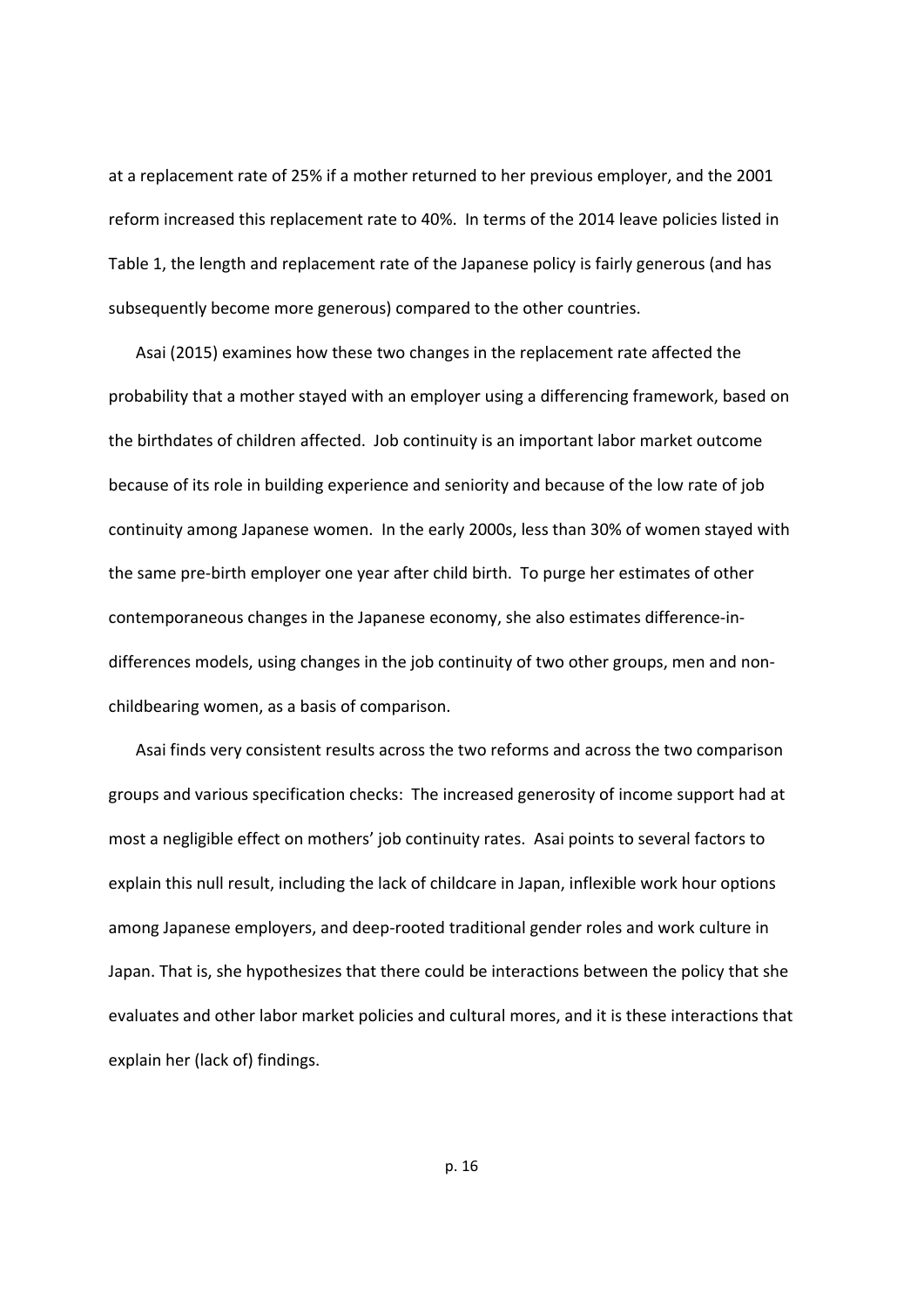#### *Germany*

Geyer, Haan, and Wrohlich (2015) evaluates the effects of a reform that removed means‐ testing for income support under Germany's leave policy while simultaneously lowering the duration of paid leave benefits. Not only does the paper provide compelling estimates of the effects of this leave policy change using a clear and transparent identification strategy, but it also builds a structural model of labor supply useful for benchmarking the actual leave policy change and for simulating the effects of additional changes to childcare policy. This latter exercise endeavors to capture exactly the policy interactions that Asai (2015) posits to exist: the effects of leave policies could be intertwined with the generosity of childcare subsidies.

The leave reform in question took place in 2007. In that year, the German leave program transitioned from one where the income support payment was heavily means‐tested to one where the income support payment was based on earnings prior to birth (although the replacement rate is still declining as earnings increase). The duration of paid leave also declined from two years to 12 months for couples and 14 months for sole parents. The expectation, based on insights from a static labor supply framework, was that the reform would have negative effects on maternal employment during a child's first year, particularly among higher‐ earning mothers who would not have had paid leave under the previous policy. Likewise, maternal labor supply during a child's second year was expected to increase, but only for the lower-earning mothers who lost paid leave due to the reform.

Using a straightforward differencing strategy based on the birthdates of affected children and adjusting for season-of-birth effects by using mothers giving birth in an unaffected cohort, the authors find statistically significant evidence that the reform lowered employment during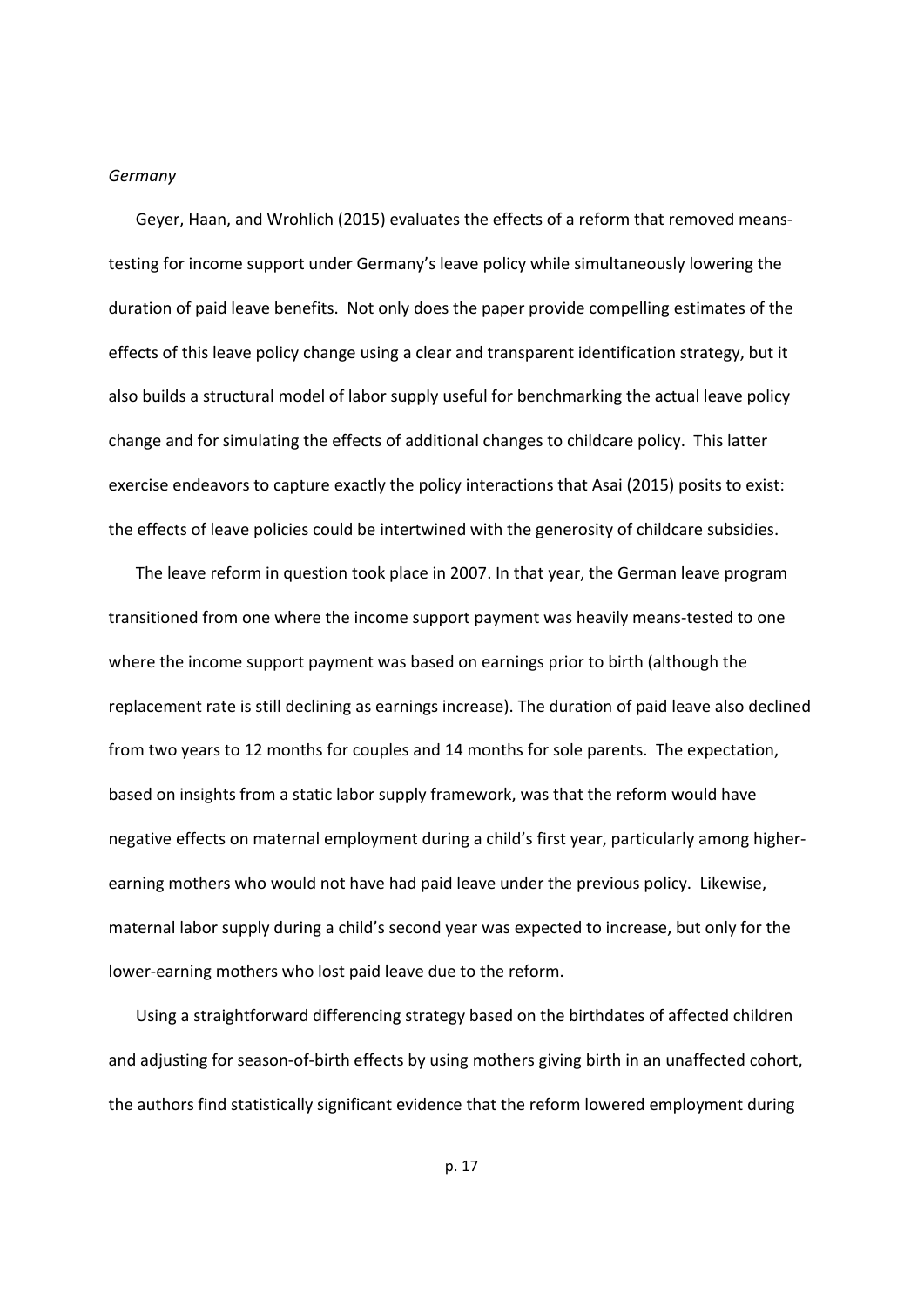the first year of the child's life, and more so among the above‐median earners newly eligible for benefits.<sup>10</sup> Furthermore, they find some evidence consistent with employment being greater in the second year of the child's life, particularly among mothers with below median earnings, whose benefit duration was cut by the reform. Thus, the results are consistent with the increased income support payments inducing women to work less when those payments are available, and subsequently to work more when the payments expire.

There was significant excess demand for childcare in Germany around 2000, and since then, Germany has adopted several laws to increase the availability of subsidized childcare for 1‐ to 3-year-olds. The authors develop a discrete choice, structural labor supply model, similar to those used in previous empirical studies, in which maternal labor supply is determined by her wage, non-labor income, childcare costs, age of the child, and preferences and is conditioned on her partner's (exogenously taken) behavior. They demonstrate that the structural model can produce estimated maternal employment effects of the leave reforms that are quite similar to those arrived at using the differencing strategy. They then simulate the effects of additionally providing universal access to subsidized childcare.

The findings from this simulation suggest that childcare subsidies have relatively large effects on maternal labor supply. Consistent with the static labor supply predictions outlined above, the reductions in employment during the first year caused by leave policy reforms are cut in half when universal subsidized childcare is additionally adopted, and the increase in employment during the second year is increased by about a factor of four. Interestingly, however, the simulations suggest little interaction between the two policies: The sum of the

 $10$  Importantly, "above median" and "below median" earners are identified in such a way so as not to reflect the endogenous labor supply decision.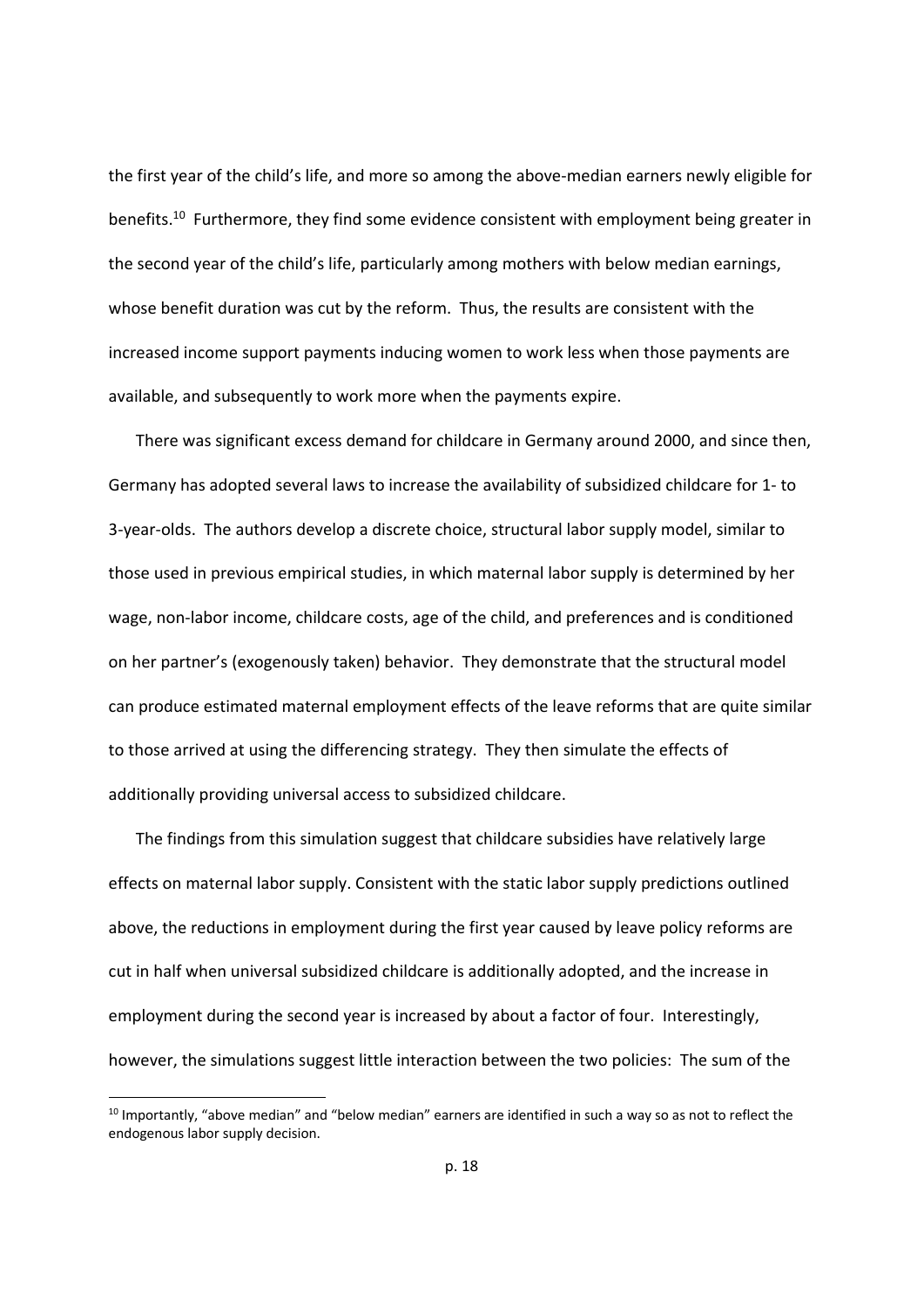employment effects when adopting both policies separately is approximately equal to the total effect of adopting the reforms jointly.

#### **4.2 Articles on Childcare Subsidies and Preschool**

The Special Section includes two articles that evaluate the labor supply impacts of increases in childcare subsidies (Givord and Marbot, 2015, on France and Bettendorf, Jongen, and Muller, 2015, on the Netherlands), one article that evaluates the labor supply effects of extending universal preschool (Nollenberger and Rodríguez‐Planas, 2015, on Spain), and one comprehensive evaluation of a large reform in Québec, Canada that essentially did both (Haeck, Lefebvre, and Merrigan, 2015).

#### *France*

Givord and Marbot (2015) evaluates a 2004 policy reform in France that markedly increased the childcare subsidy provided to families for children under the age of 3, but also temporarily induced variation in eligibility across families with similarly aged children as it was introduced. Using a compelling difference-in-differences strategy to exploit this variation and high-quality administrative data, the authors find that this reform reduced childcare expenditures by about 50% on average, yet increased female LFP by around 1 percentage point (around 1.5 percent). This estimate is very precise and stable across specifications that exploit different aspects of policy variation and different comparison groups. Moreover, the authors find that the fraction of families using subsidized childcare increased by more than the increase in labor supply, suggesting that the increase in subsidy caused some families to shift from informal childcare arrangements to subsidized ones. In other words, they find some evidence of that subsidized formal childcare "crowds out" informal childcare.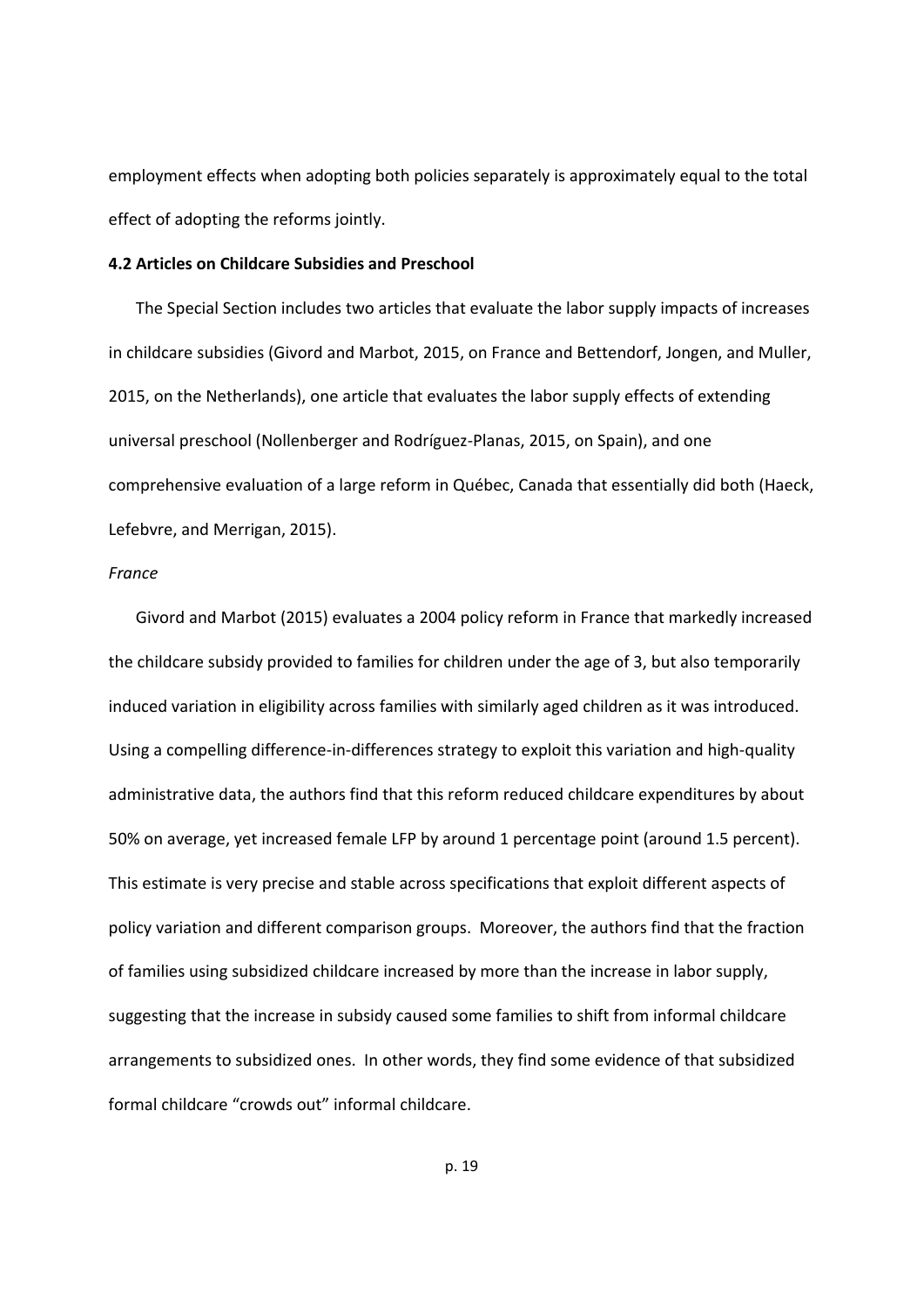The authors end with a useful discussion that puts these rather small effects into context. As noted by the authors and is clear in Figure 1, France had a very high rate female labor force participation before these subsidies increased. Moreover, the net cost of childcare was already reasonably low before the policy was implemented, and the existence of universal preschool for 3‐year‐olds (and some 2‐year‐olds) meant that childcare was a fairly short‐term concern. Once again, the results suggest that various family policies potentially interact with one another and that the pre‐existing rate of maternal LFP matters.

#### *The Netherlands*

Bettendorf, Jongen, and Muller (2015) evaluates a substantial increase in generosity in childcare subsidies that was introduced in the Netherlands in 2005, which reduced the fees of formal childcare to parents by 50%, expanded subsidies to some informal care environments, and tripled public spending on childcare over the following 5 years. Importantly, the Netherlands simultaneously increased the generosity of tax credits provided to low‐wage working parents; this coincident policy change must be considered (and is) when interpreting their evaluation.

Using labor force survey data and a difference‐in‐differences strategy that takes advantage of the ages of children eligible for the subsidies (12 and below), the authors find that these policy changes increased the labor force participation of women by 2.3 percentage points (or about 3.2% of the comparison group mean) and increased the average number of hours worked per week by 1.1 hours (or 6.2%) – larger effects than those found in the French case examined by Givord and Marbot (2015). These increases in female labor supply were nevertheless still relatively small, and came at substantial cost. The authors estimate that the increase in fulltime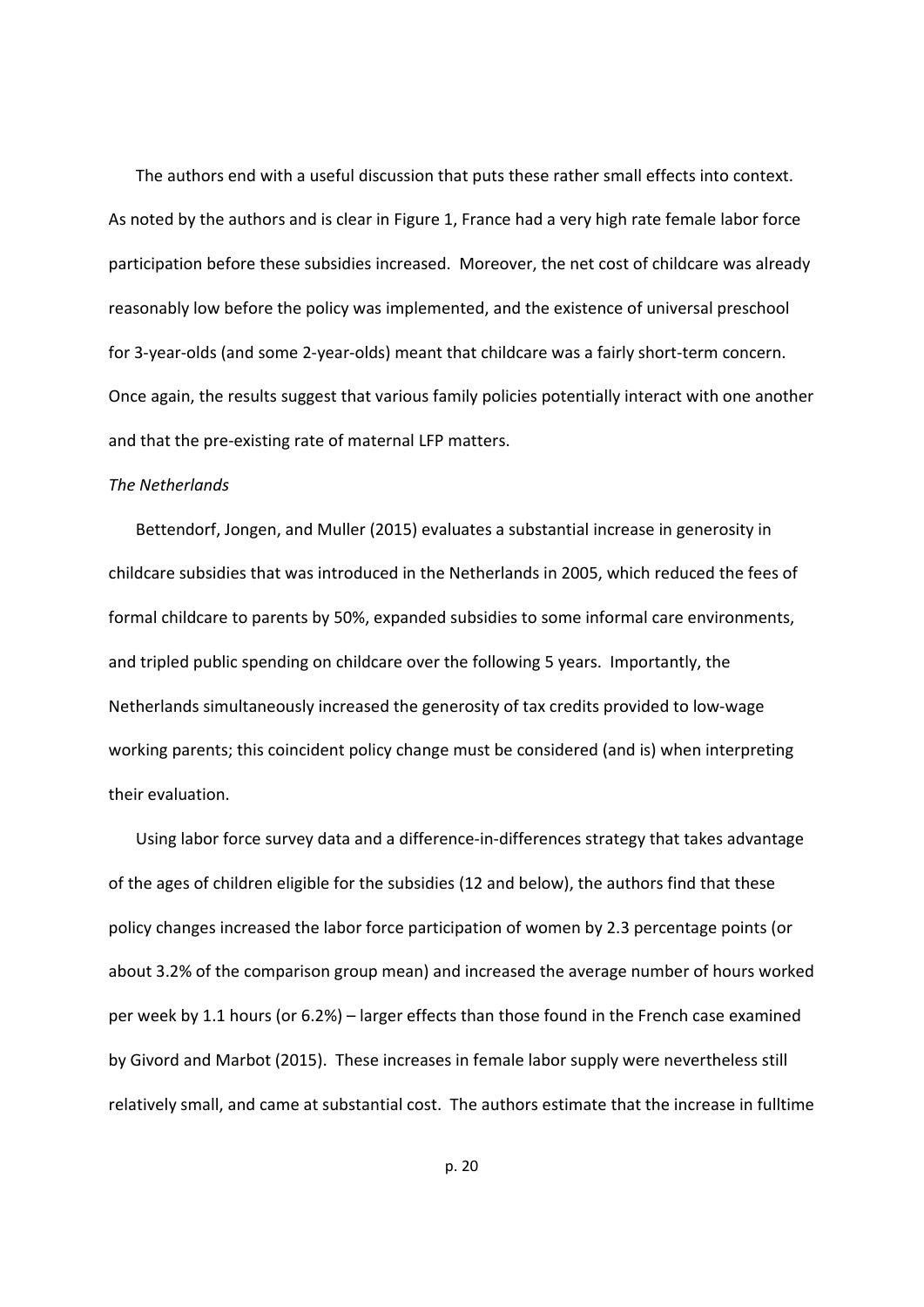equivalent employees due to these policy changes was about 30 thousand, but given that spending on the group increased by €2.6 billion, the additional public spending per fulltime equivalent was about €87,000. These high costs were driven by the fact that much of increased subsidies were paid to women who would have worked under the previous subsidy regime and that the subsidy caused a large shift from informal to formal childcare ("crowd out"). *Spain*

Nollenberger and Rodríguez‐Planas (2015) evaluates the adoption of universal fulltime preschool for three year olds during the 1990s in Spain. At the time of the policy change, childcare for children ages 0 to 3 was "rather scarce, predominantly private, and also quite expensive" (p. XXX), whereas enrollment in preschool for 4‐ and 5‐year‐olds was well over 90%. As appropriately stressed in the article's title, the Spanish policy changes were also an interesting case because maternal employment is much lower than the countries that had been typically studied in the past and in the Special Section (France and the Netherlands). Indeed, even in 2000, at the end of these expansions, the relative female employment in Spain was 10 to 15% lower than many of the countries where previous evaluations had occurred (see Figure 1).

Using a difference-in-differences strategy that exploits variation in the timing of the policy's introduction across states (with some results further using mothers with other-aged children as an additional comparison group) and labor force survey data, the authors find that the introduction of universal preschool for 3‐year‐olds increased the LFP rate of mothers with 3‐ year-old children by about 3 percentage points (or about 10%). The authors further show evidence that these effects persist as the child ages—there continues to be higher maternal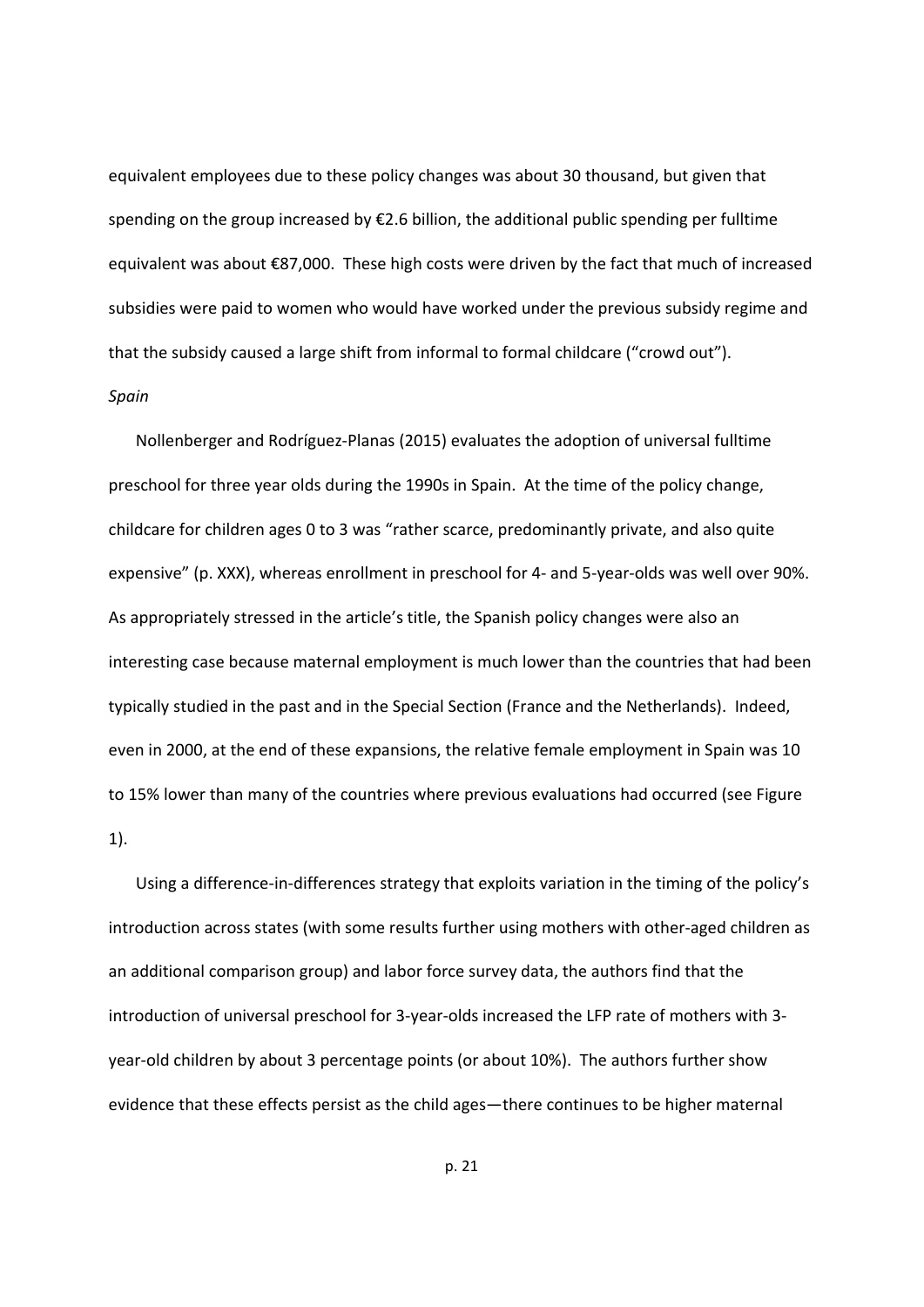labor force participation when the children move on to preschool—and that this take-up of universal preschool is not simply replacing informal childcare. The article concludes with a useful detailed discussion that compares the results with those from other countries and describes the policy's costs.

#### *Canada*

Finally, Haeck, Lefebvre, and Merrigan (2015) provides a comprehensive evaluation of the well-known and well-studied Québec, Canada policy of providing childcare at \$5/day for all children 0 to 5 years old. This article is unique in that it evaluates the long-term effects of the policy, considers effects both on mothers and children, and must wrestle with the existence of numerous other articles that have evaluated the same policy. It offers a fitting conclusion to the compelling collection of articles in the Special Section.

Haeck, Lefebvre, and Merrigan draw several important conclusions based on their (and that of others) empirical work. First, using the rest of Canada as a comparison group in a difference‐ in-differences framework, they conclude that the policy greatly increased the use of childcare, both on the extensive and intensive margins. Second, they conclude that the policy had "large, significant, and persistent" effects on maternal labor supply, particularly for highly educated mothers. Not only do they credit these effects to the low cost of childcare associated with the policy, but also credit a large expansion of formal childcare spaces and a robust Canadian economy. Third, they conclude that the policy reduced the cognitive development of the children ages 4 and 5 of low‐educated mothers. They suggest this finding is likely driven by the actual implementation process, which led to children being in daycare an increased number of hours and the expanded spaces providing "at best average quality care" (p. XXX).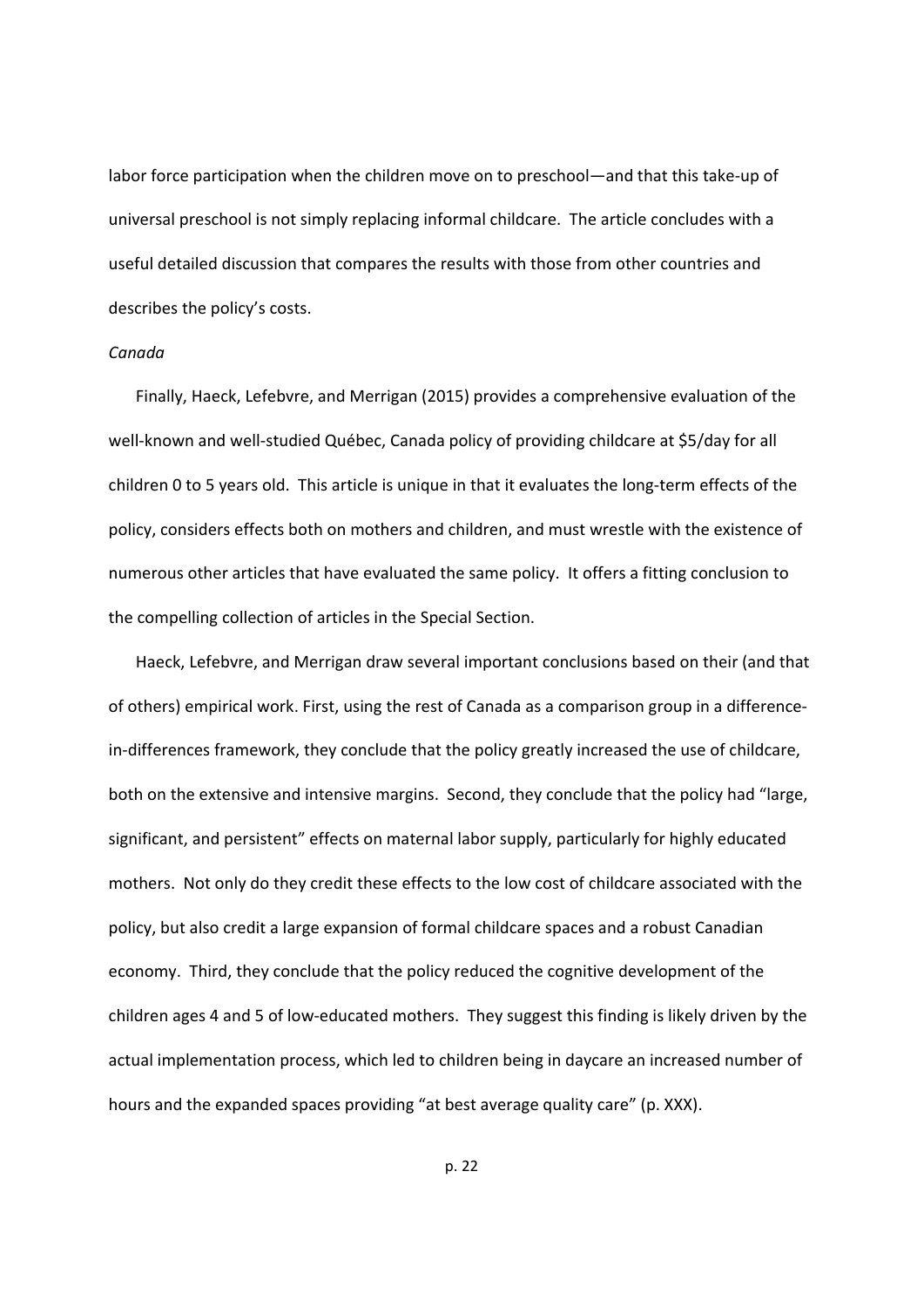#### **5. Conclusion**

While all of the national studies in the Special Section have made use of specific policy variation to isolate the effect of an individual policy change on female labor force participation, the resulting effects range from rather small (Asai, 2015; Givord and Marbot, 2015) to rather large (Haeck, Lefebvre, and Merrigan, 2015; Geyer, Haan, and Wrohlich 2015). In each case, the authors discuss the national context in which the policy was adopted, thereby providing richer insight into why the various effects were observed. For example, two articles explicitly suggest that the scope for policy to increase labor supply is somewhat limited by the country having a previously high rate of female labor force participation (Givord and Marbot, 2015; Bettendorf, Jongen, and Muller, 2015). Two other articles note that, despite the fact that female labor force participation was initially relatively low, the lack of other supportive policies (leave policies by Nollenberger and Rodríguez‐Planas, 2015; childcare poclies by Asai, 2015) can limit a policy's effects. Several articles explicitly discuss the possibility that social norms are important to understanding the effects (Asai, 2015; Givord and Marbot, 2015; Nollenberger and Rodríguez-Planas, 2015).<sup>11</sup>

While such interactions between various policies, societal factors, and economic factors can be difficult to capture directly using a quasi‐experimental strategy—only so much policy variation exists within any one country—it is important to remember that such interactions are potentially very important and should be taken into account in the interpretation of studies. Moreover, the potential for such interactions make the modeling exercise in Geyer, Haan, and Wrohlich (2015) even more useful because, to the extent that a structural model can

<sup>&</sup>lt;sup>11</sup> Dahl, Løken and Mogstad (2014) and Ciliberto, Miller, Nielsen and Simonsen (2015) explicitly address the issue of such social interaction effects.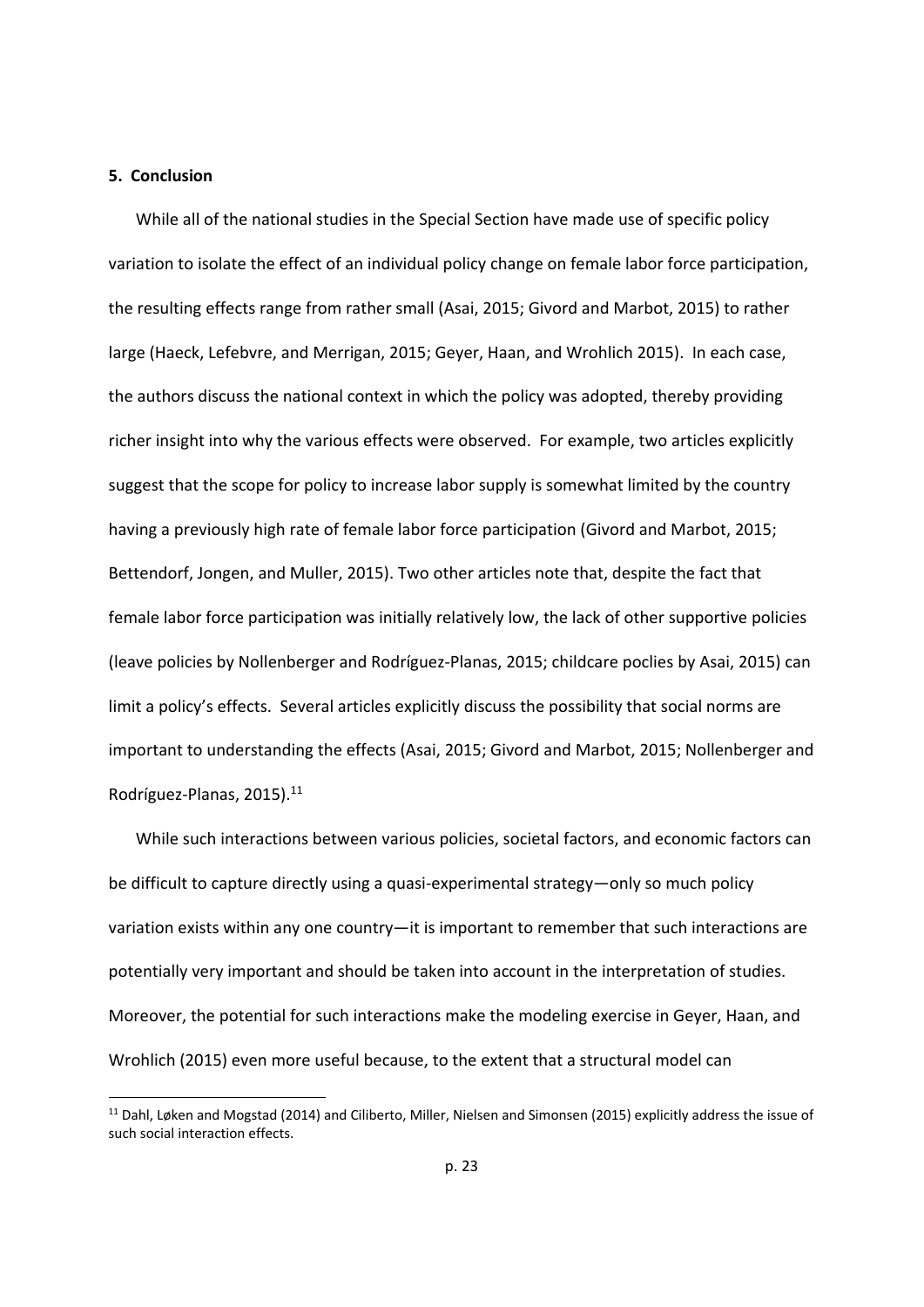reasonably capture the labor supply decisions that are being made, such interactions can be examined directly.

A closely related issue is crowd‐out: To what extent does the increased provision of, say, subsidized formal childcare displace other childcare arrangements? In other words, what is the counterfactual care arrangement? Again, three articles are set in national contexts with relatively low female labor force participation (Asai, 2015; Haeck, Lefebvre, and Merrigan, 2015; Nollenberger and Rodríguez‐Planas, 2015) and two others are set in contexts where initial female labor force participation is relatively high (Givord and Marbot, 2015; Bettendorf, Jongen, and Muller, 2015). Clearly, the scope for crowd‐out is much higher in the latter context, and indeed, both of those papers discuss the relatively high apparent costs of increasing maternal labor force participation.

In light of such crowd‐out, we believe two points should be kept in mind. First, this crowd‐ out still represents an income transfer to those mothers who would have otherwise worked, and these income transfers could affect other outcomes such as the quality of childcare (Haeck, Lefebvre, and Merrigan, 2015), child outcomes (Haeck, Lefebvre, and Merrigan, 2015; see Ruhm and Waldfogel, 2012, for a useful review), and, more generally, consumption. A full evaluation of the effect of family policies should take such effects into account as well.

Second, even if policy effects on other such outcomes are absent, these family support policies could still be judged to be valuable on social insurance grounds. Quite simply, the marginal utility of consumption and leisure could be quite high around the time of childbearing. Such family support policies might be an efficient mechanism to redistribute income across time and people to support parents around the time of childbirth Although economists often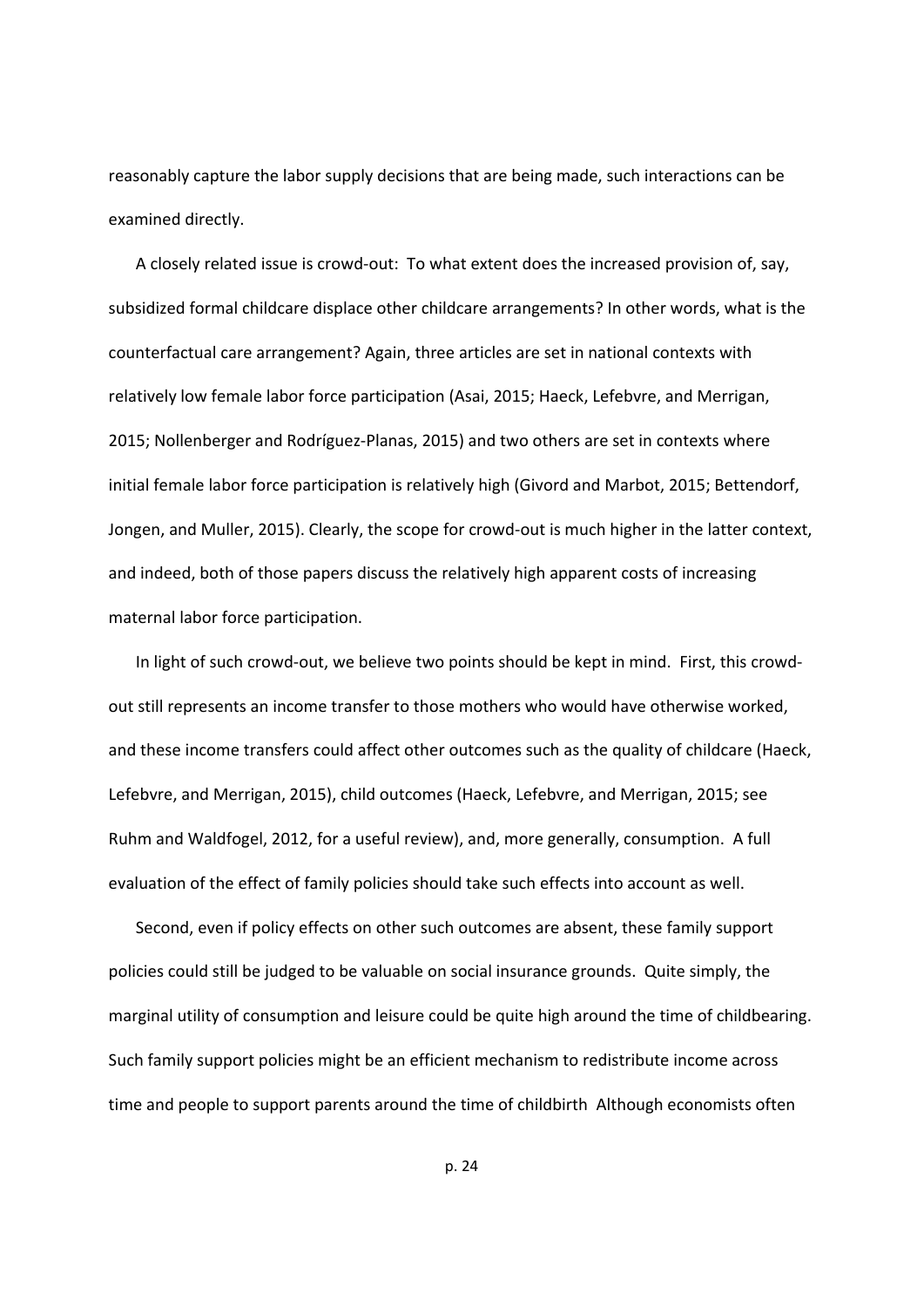hesitate to specify social welfare functions when evaluating policies, it need not be the case that policy makers are ignoring them.

Up to this point, we have focused on the potential effects of these policies on decisions that families make. A complete analysis should also consider the potential effects on labor demand. And along this dimension, perhaps the effects of the policies are not as favorable for women. It is quite possible that extended leave could be viewed as disruptive by some firms because an employee is allowed to step away from her duties for a period of time, but then must be re‐ integrated into the workplace at a substantially later date. To the extent that firms view such leave as negatively affecting productivity, they may be less likely to hire or promote those individuals who are profiled to be most likely to take leave or relegate such individuals to lower positions. Relatively few studies have tried to link family policies directly to labor demand outcomes. However, such mechanisms could contribute to the so-called "glass ceiling" at the top of the labor market in the Nordic countries (Albrecht, Thoursie, and Vroman, 2014) and limit the opportunity for females to reach top corporate positions (Smith, Smith, and Verner, 2013).

Finally, we do want to make an observation about the value of the papers as a collection. Each study is a thorough investigation of a policy in a single country, and because of this focus on a single country, each study provides a complete description of the policy environment, uses high-quality and country-specific data, and provides compelling estimates. At the same time, we believe that the value of the collection of articles is greater when they are taken together. While we caution a reader from comparing the results too directly (the policies often differ in key ways and the contextual environments differ along numerous dimensions), we believe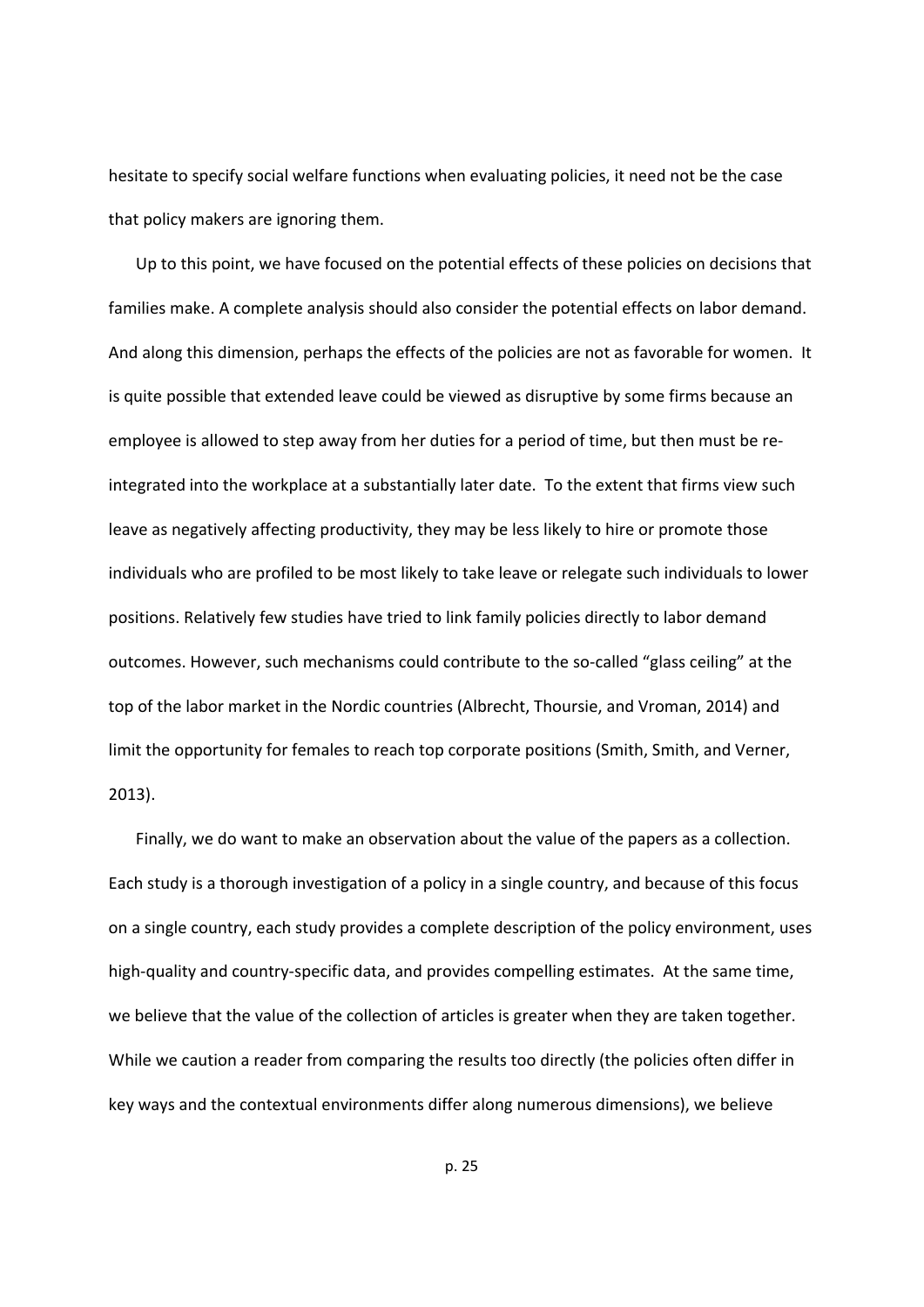some more general conclusions are available, as described above. That is why we chose to pursue this path of publication for these articles, and that is why we provide this integrative discussion. We hope you will read the individual articles and judge for yourself.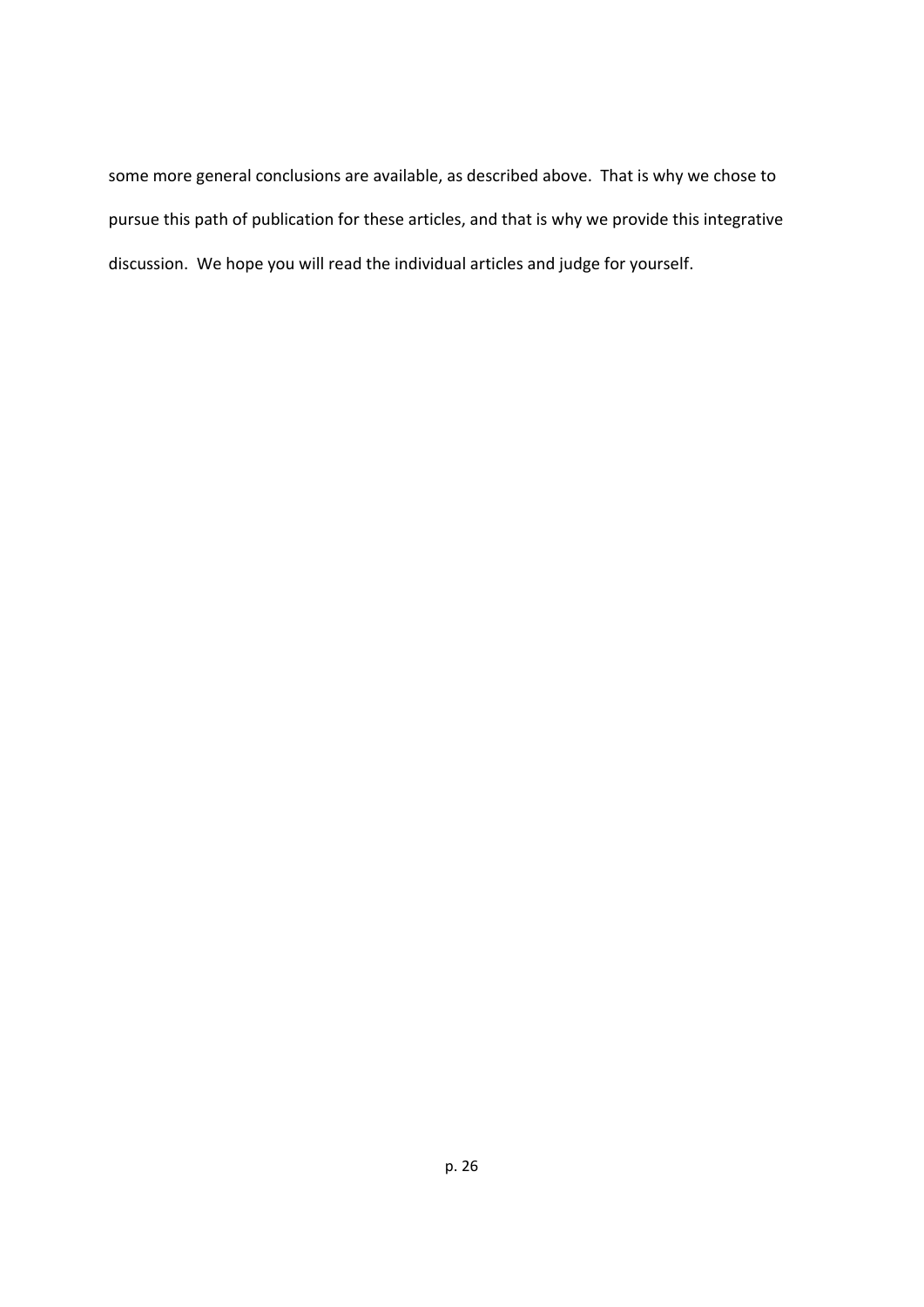#### **References**

- Albrecht, James, Peter Skogman Thoursie and Susan Vroman. 2015. "Parental Leave and the Glass Ceiling in Sweden." Research in Labor Economics 41:89‐114.
- Asai, Yukiko. 2015. "Parental leave reforms and the employment of new mothers: Quasi‐ experimental evidence from Japan." Labour Economics XXX.
- Baker, Michael and Kevin Milligan. 2008. "How does Job-Protected Maternity Leave Affect Mothers' Employment?" Journal of Labor Economics 26(4):655‐691.
- Bettendorf, Leon J.H., Egbert L.W. Jongen, and Paul Muller. 2015. "Childcare subsidies and labour supply – Evidence from a Dutch reform." Labour Economics XXX.
- Cascio, Elizabeth U. 2015. "The promises and pitfalls of universal early education." IZA World of Labor: Evidence‐Based Policy Making 116:1‐10.
- Cascio, Elizabeth U. 2009. "Maternal Labor Supply and the Introduction of Kindergartens into Public Schools." Journal of Human Resources 44(1):140‐170.
- Cascio, Elizabeth U. and Diane Whitmore Schanzenbach. 2013. "The Impacts of Expanding Access to High‐Quality Preschool Education." Brookings Papers on Economic Activity 2013(Fall):127‐178.
- Ciliberto, Federico, Amalia R. Miller, Helena S. Nielsen and Marianne Simonsen (2015) "Playing the Fertility Game at Work: An Equilibrium Model of Peer Effects" Forthcoming in International Economic Review.
- Dahl, Gordon B., Katrine V. Løken and Magne Mogstad. 2014. "Peer Effects in Program Participation." American Economic Review 104(7): 2049‐74.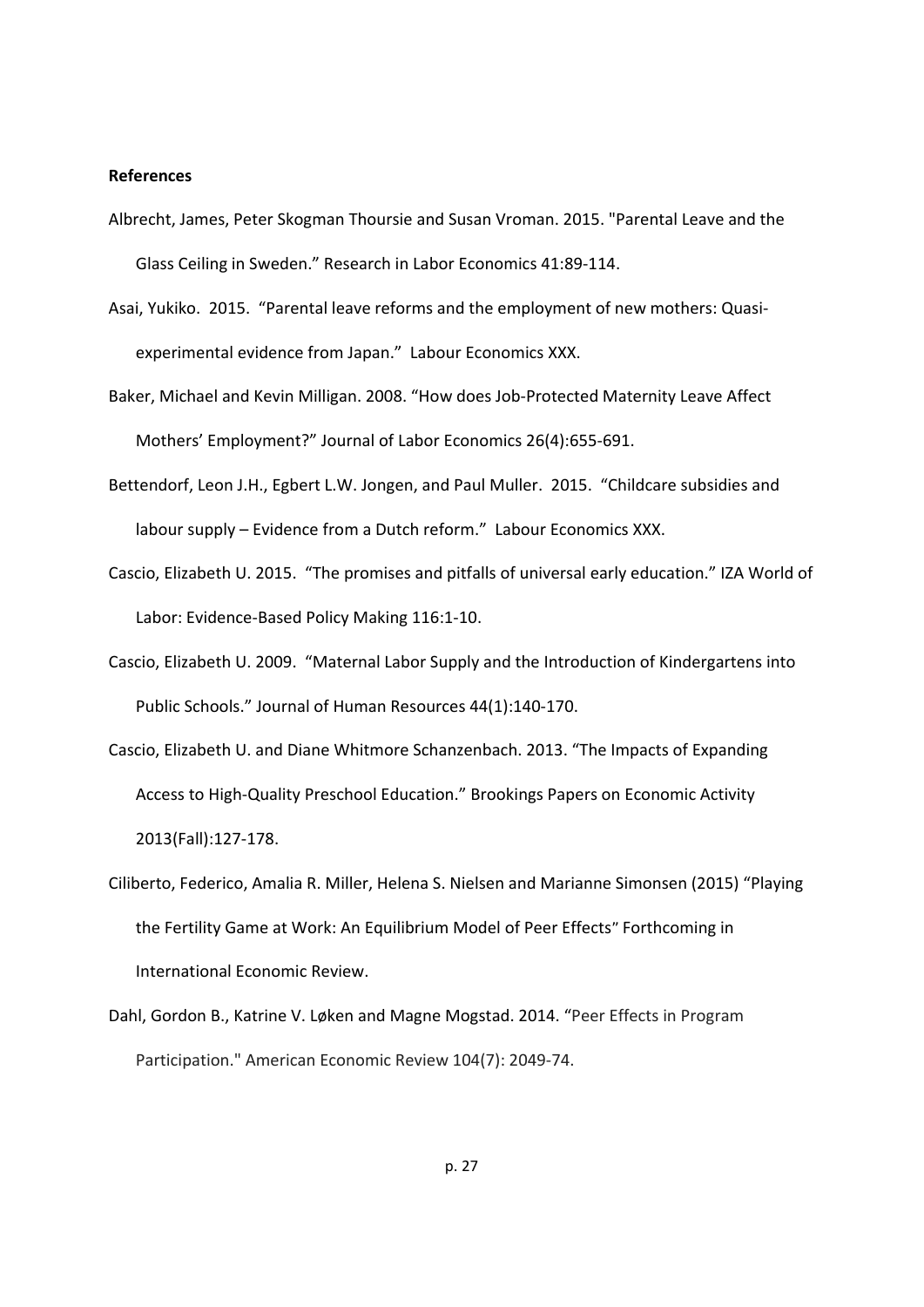- Fitzpatrick, Maria D. 2012. "Revising Our Thinking about the Relationship between Maternal Labor Supply and Preschool." Journal of Human Resources 47(3):583‐612.
- Gelbach, Jonah. 2002. "Public Schooling for Young Children and Maternal Labor Supply." American Economic Review 92(1):307‐22.
- Geyer, Johannes, Peter Haan, and Katharina Wrohlich. 2015. "The effects of family policy on maternal labor supply: Combining evidence from a structural model and a quasi‐ experimental approach." Labour Economics XXX.
- Givord, Pauline and Claire Marbot. 2015. "Does the cost of child care affect female labor market participation? An evaluation of a French reform of childcare subsidies." Labour Economics XXX.
- Haeck, Catherine, Pierre Lefebvre, and Philip Merrigan. 2015. "Canadian evidence on ten years of universal preschool policies: The good and the bad." Labour Economics XXX.
- Lalive, Rafael and Josef Zweimuller. 2009. "How Does Parental Leave Affect Fertility and Return to Work? Evidence from Two Natural Experiments." Quarterly Journal of Economics 124(3):1363‐1402.
- Nollenberger, Natalia and Nuria Rodríguez‐Planas. 2015. "Full‐time universal childcare in a context of low maternal employment: Quasi‐experimental evidence from Spain." Labour Economics XXX.
- OECD. 2014. "PF3.4: Childcare support." OECD Family Database. OECD‐Social Policy Division‐ Directorate of Employment, Labour and Social Affairs. 1 May 2015.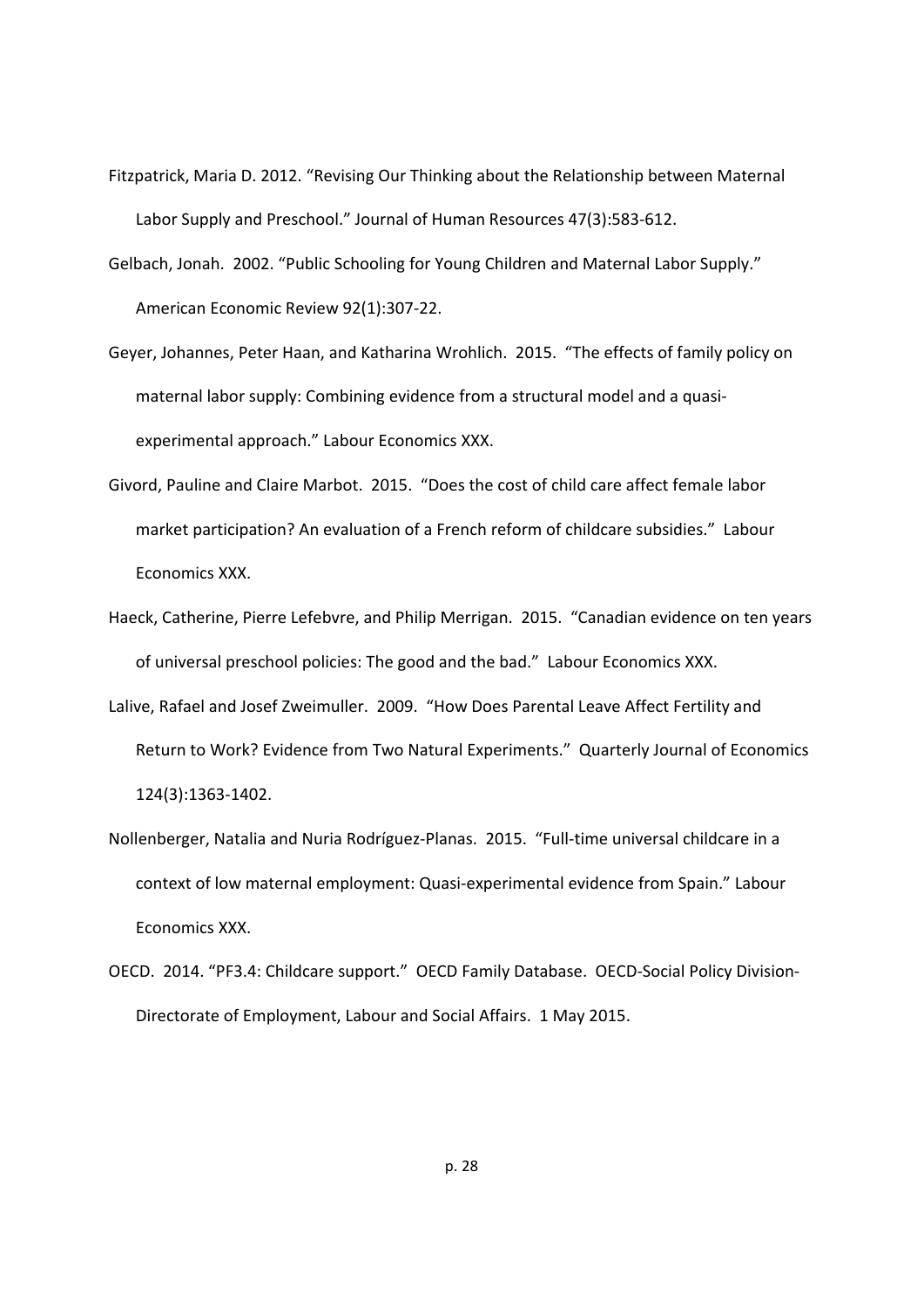- OECD. 2015. "PF2.1: Key characteristics of parental leave systems." OECD Family Database. OECD‐Social Policy Division‐Directorate of Employment, Labour and Social Affairs. 12 May 2015.
- Ruhm, Christopher. 1998. "The Economic Consequences of Parental Leave Mandates: Lessons from Europe." Quarterly Journal of Economics 113(1):285‐317.
- Ruhm, Christopher and Jane Waldfogel 2012. "Long‐Term Effects of Early Childhood Care and Education." Nordic Economic Policy Review 1:23‐51.
- Simonsen, Marianne. 2010. "Price of High-quality Daycare and Female Employment."

Scandinavian Journal of Economics 112(3):570‐94.

Smith, Nina, Valdemar Smith and Mette Verner. 2013. "Why are so few Females Promoted into CEO and Vice President Positions? Danish Empirical Evidence, 1997‐2007. "Industrial Labor Relations Review 66(2):380‐408.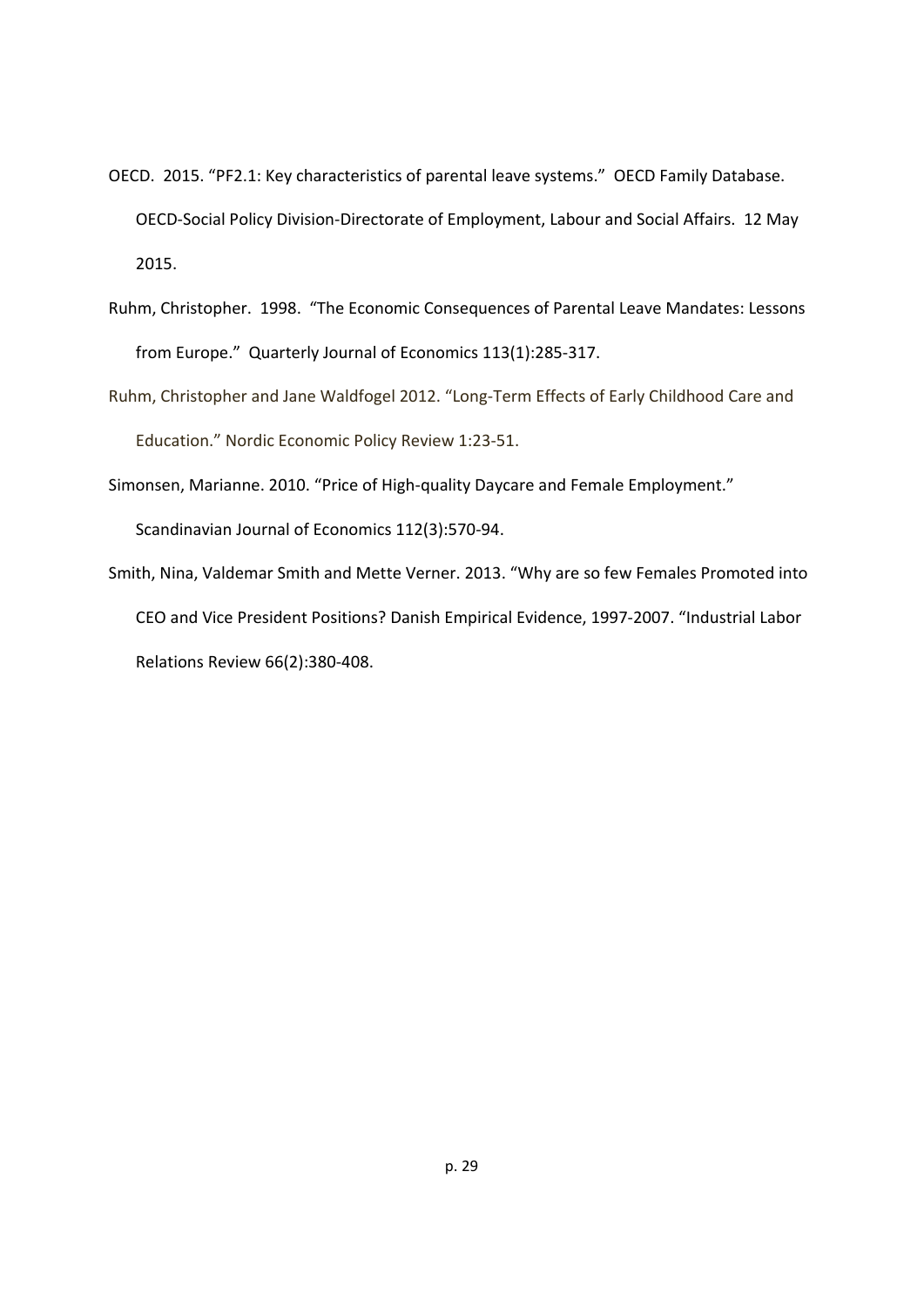

Figure 1: Ratio of Female to Male LFP for 25‐54 Year‐Olds for Select OECD Countries, 2000‐2014

Notes: Authors' tabulations based on OECD labor force participation data (downloaded 9 July 2015).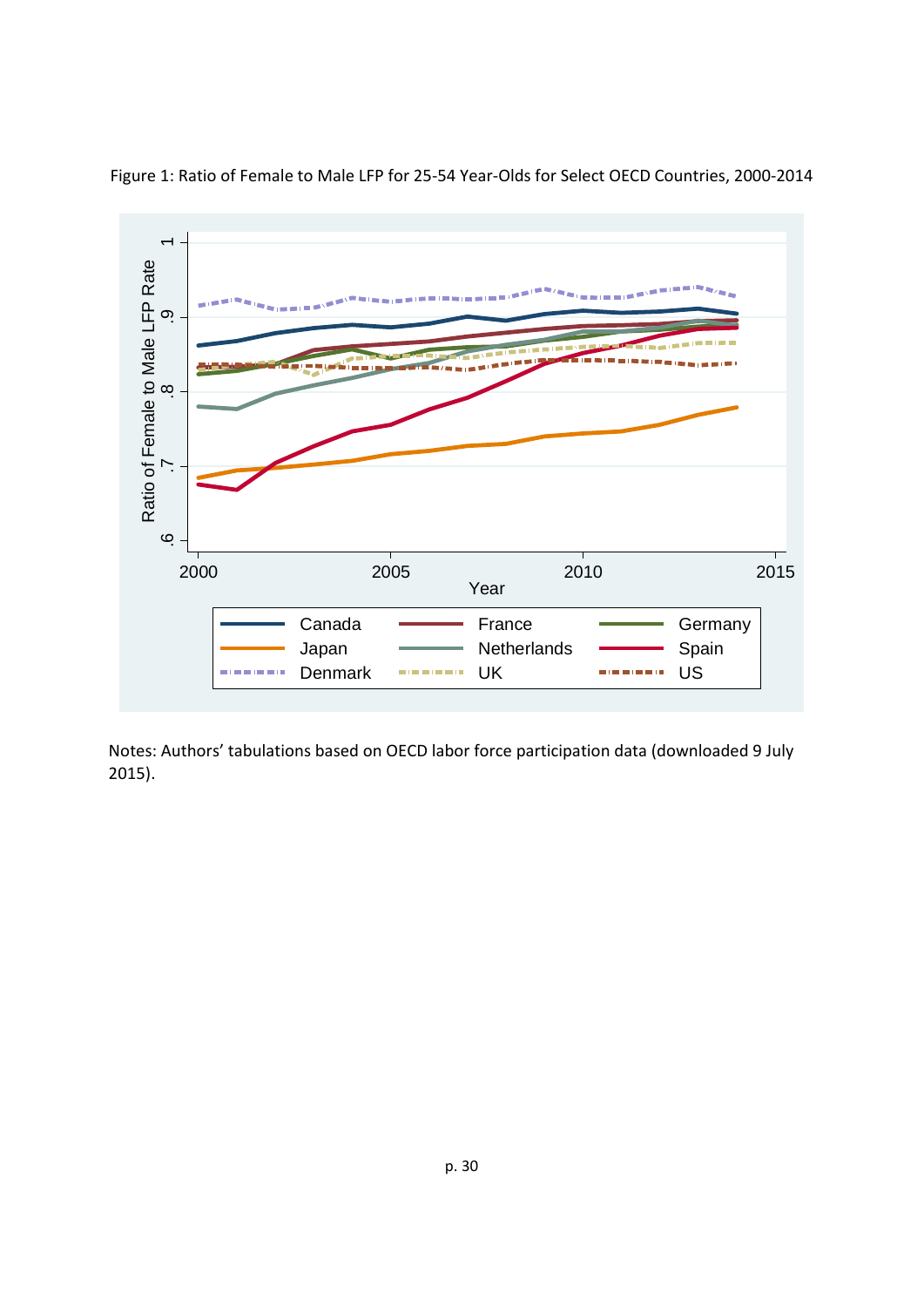|                        | Paid leave and home |             |                         |             |                         |             |  |
|------------------------|---------------------|-------------|-------------------------|-------------|-------------------------|-------------|--|
|                        |                     |             | care leave available to |             | Paid leave reserved for |             |  |
|                        | Paid maternity      |             | mother                  |             | father                  |             |  |
|                        |                     | Replacement |                         | Replacement |                         | Replacement |  |
|                        | Weeks               | rate        | Weeks                   | rate        | Weeks                   | rate        |  |
| <b>OECD Average</b>    | 17.0                | 77.7        | 36.6                    | 45.8        | 9.0                     | 64.2        |  |
|                        |                     |             |                         |             |                         |             |  |
| <b>Special Section</b> |                     |             |                         |             |                         |             |  |
| Countries              |                     |             |                         |             |                         |             |  |
| Canada                 | 17.0                | 47.7        | 35.0                    | 54.0        | $\Omega$                | $\mathbf 0$ |  |
| France                 | 16.0                | 100.0       | 26.0                    | 18.4        | 28.0                    | 24.2        |  |
| Germany                | 14.0                | 100.0       | 44.0                    | 47.0        | 8.7                     | 47.0        |  |
| Japan                  | 14.0                | 67.0        | 44.0                    | 59.9        | 52.0                    | 58.4        |  |
| <b>Netherlands</b>     | 16.0                | 100.0       | 26.0                    | 18.1        | 26.4                    | 19.3        |  |
| Spain                  | 16.0                | 100.0       | 0                       | 0           | 2.1                     | 100.0       |  |
|                        |                     |             |                         |             |                         |             |  |
| <b>Other Countries</b> |                     |             |                         |             |                         |             |  |
| <b>Denmark</b>         | 18.0                | 53.3        | 32.0                    | 53.3        | 2.0                     | 53.3        |  |
| United Kingdom         | 39.0                | 30.9        | 0                       | 0           | 2.0                     | 20.2        |  |
| <b>United States</b>   | $\mathbf 0$         | $\mathbf 0$ | 0                       | 0           | 0                       | $\mathbf 0$ |  |

Table 1: Paid Leave Policy in Selected OECD Countries, 2014

Notes: Policy Information comes from OECD Family Database (Table PF2.1.A).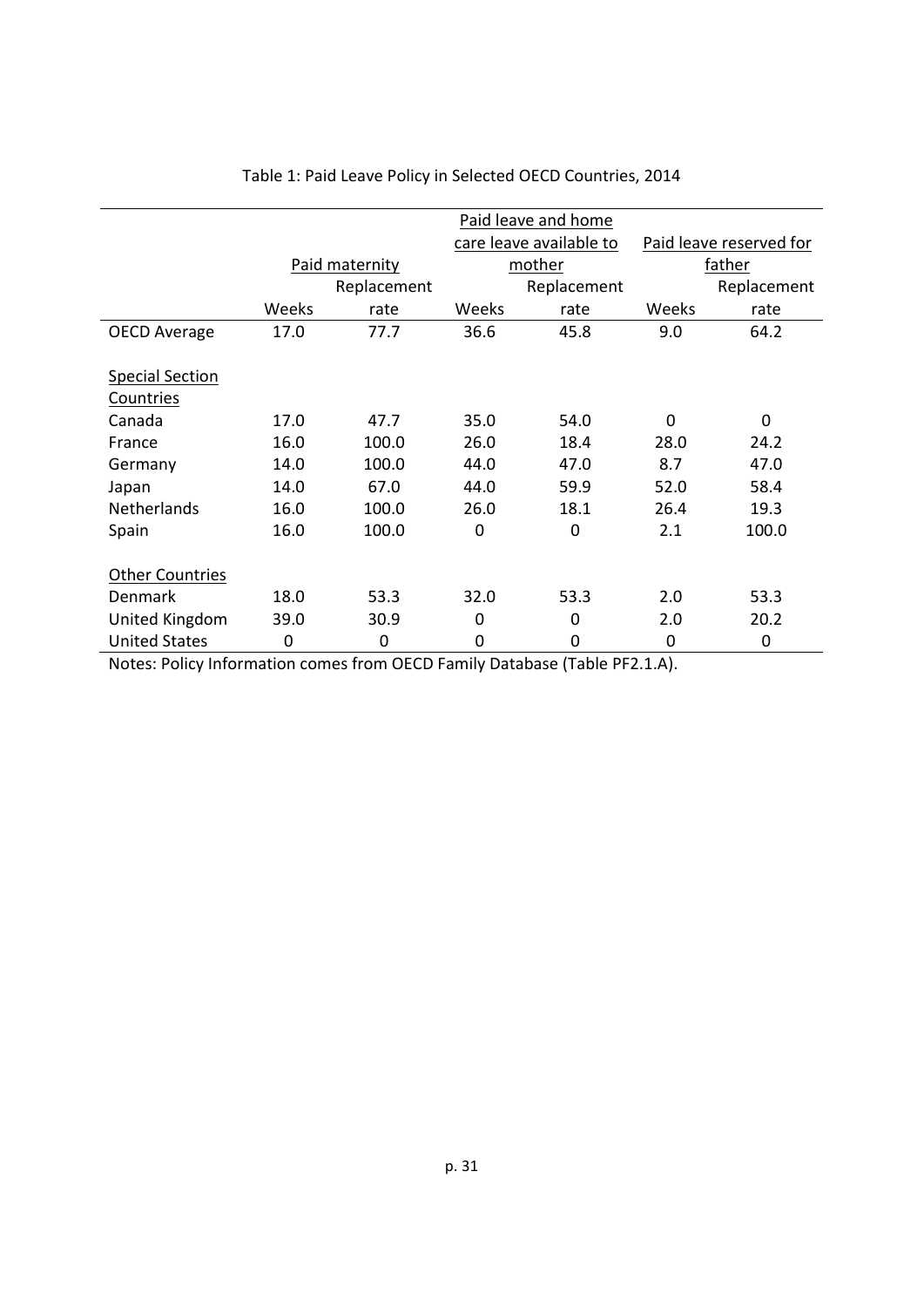|                                  | Dual-earner family   | Sole-parent family |  |
|----------------------------------|----------------------|--------------------|--|
|                                  | with full-time       | with full-time     |  |
|                                  | earnings 150% of the | earnings of 50% of |  |
|                                  | average wage         | the average wage   |  |
| <b>OECD Average</b>              | 17.1                 | 9.8                |  |
|                                  |                      |                    |  |
| <b>Special Section Countries</b> |                      |                    |  |
| Canada (Ontario)*                | 31.2                 | 35.3               |  |
| France                           | 13.1                 | 2.4                |  |
| Germany (Hamburg)                | 11.2                 | 1.9                |  |
| Japan (Tokyo)                    | 21.7                 | 15.6               |  |
| <b>Netherlands</b>               | 23.5                 | 6.3                |  |
| Spain                            | 7.9                  | 7.9                |  |
|                                  |                      |                    |  |
| <b>Other Countries</b>           |                      |                    |  |
| Denmark                          | 11.9                 | $\Omega$           |  |
| United Kingdom (England)         | 45.0                 | 5.7                |  |
| United States (Michigan)         | 39.7                 | 31.6               |  |

Table 2: Net Monthly Childcare Costs as a Fraction of Earnings in Selected OECD Countries, 2012

Notes: The costs come from OECD Family database (Charts PF3.4.B and PF3.4.C). The table shows formal childcare costs for two children that are aged 2 or 3 years old, net of benefits, rebates and tax concessions, and other relevant benefits.

\* Québec introduced \$5/day universal childcare for children ages 0 to 5.